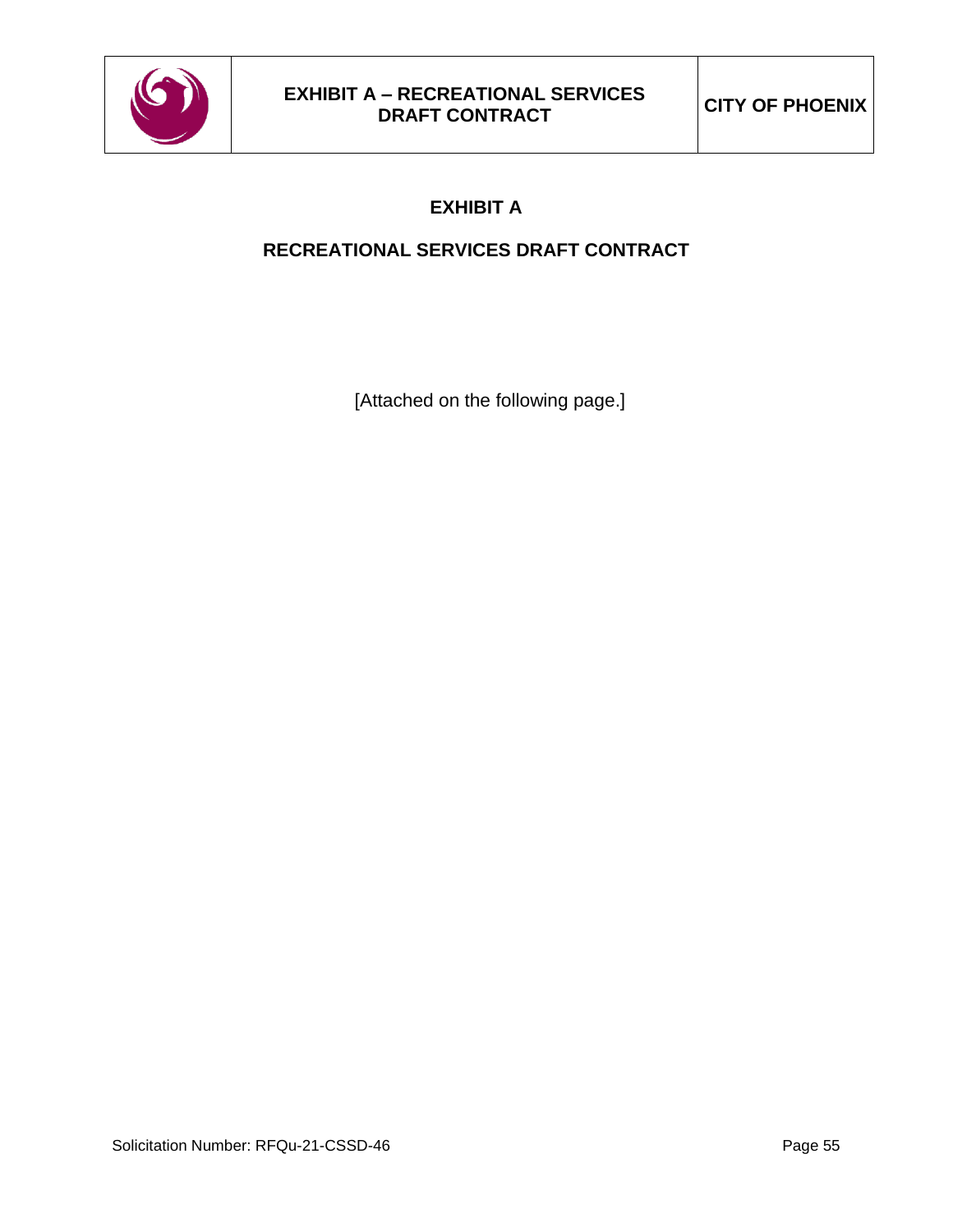

**City of Phoenix, Human Services Department**

## **RECREATIONAL SERVICES CONTRACT**

**CONTRACT NO. \_\_\_\_\_\_\_\_\_\_\_\_**

The City of Phoenix, an Arizona municipal corporation, (City) and\_ \_\_\_\_\_\_\_\_\_\_\_\_\_\_\_\_\_\_\_\_\_\_\_\_\_\_\_\_\_\_ an Arizona (type of business), (Contractor) enter into this Contract effective **\_\_\_\_\_\_, 20\_\_** through **June 30, 2025**. This Contract is established in accordance with RFQu-21-CSSD-46. Attached hereto, incorporated herein and by this reference made a part hereof. The Contractor by accepting this Contract, has agreed to all terms and conditions as stated therein in accordance with solicitation number RFQu-21-CSSD-46.

#### **SECTION I – SERVICES OF THE CONTRACTOR**

The Contractor shall perform Recreational Services to the satisfaction of the City with the degree of skill and care that does not endanger or injure the public and City staff and does not damage City premises or equipment. The Contractor and its employees shall be subject to the terms of this Contract.

#### **SECTION II – EMPLOYEES/ADDITIONAL INSTRUCTORS/PERFORMERS**

The Contractor shall provide a list of employees/additional instructors/performers that will beutilized under the performance of this Contract as **Attachment A**. Attachment A shall be provided prior to execution of the Contract and must be kept current. Any changes must be in writing to the City of Phoenix Designee within three (3) business days.

#### **SECTION III – SCOPE OF SERVICES AND COST**

The Contractor shall complete the service under this Contract in accordance with the service description in **Attachment B**. Attachment B addresses the specific scope of serviceto be provided and the terms for the costof service.

#### **SECTION IV – BACKGROUND SCREENING**

The Contractor and its employees/additional instructors/performers shall be required to obtain and successfully meet a Maximum Risk Background Screening. The results of the Maximum Risk Background Screening shall be valid for the length of the Contract and must be received by the Human Services Procurement Officer prior to the execution of this Contract and priorto services being rendered. Refer to **Exhibit A** for the Contract Worker Background Screening Requirements. No contract may be executed without the results of the background screening. Any new employee/additional instructor/performer Contractor desires to add to the Contract after its full execution is required to obtain and successfully meet the Maximum Background Screening prior to services being rendered.

#### **SECTION V – PAYMENT**

The City shall pay Contractor in accordance with the scope of services performed as provided in **Attachment B**.

The City shall pay Contractor upon completion of all services as specified in **Attachment B** and after receipt of an invoice by the City. The City agrees to pay Contractor thirty (30) days after receipt of a valid invoice. Invoices may not be submitted prior to services rendered. Contractor must not charge more for services than the Contract states.

A validinvoice contains the following data: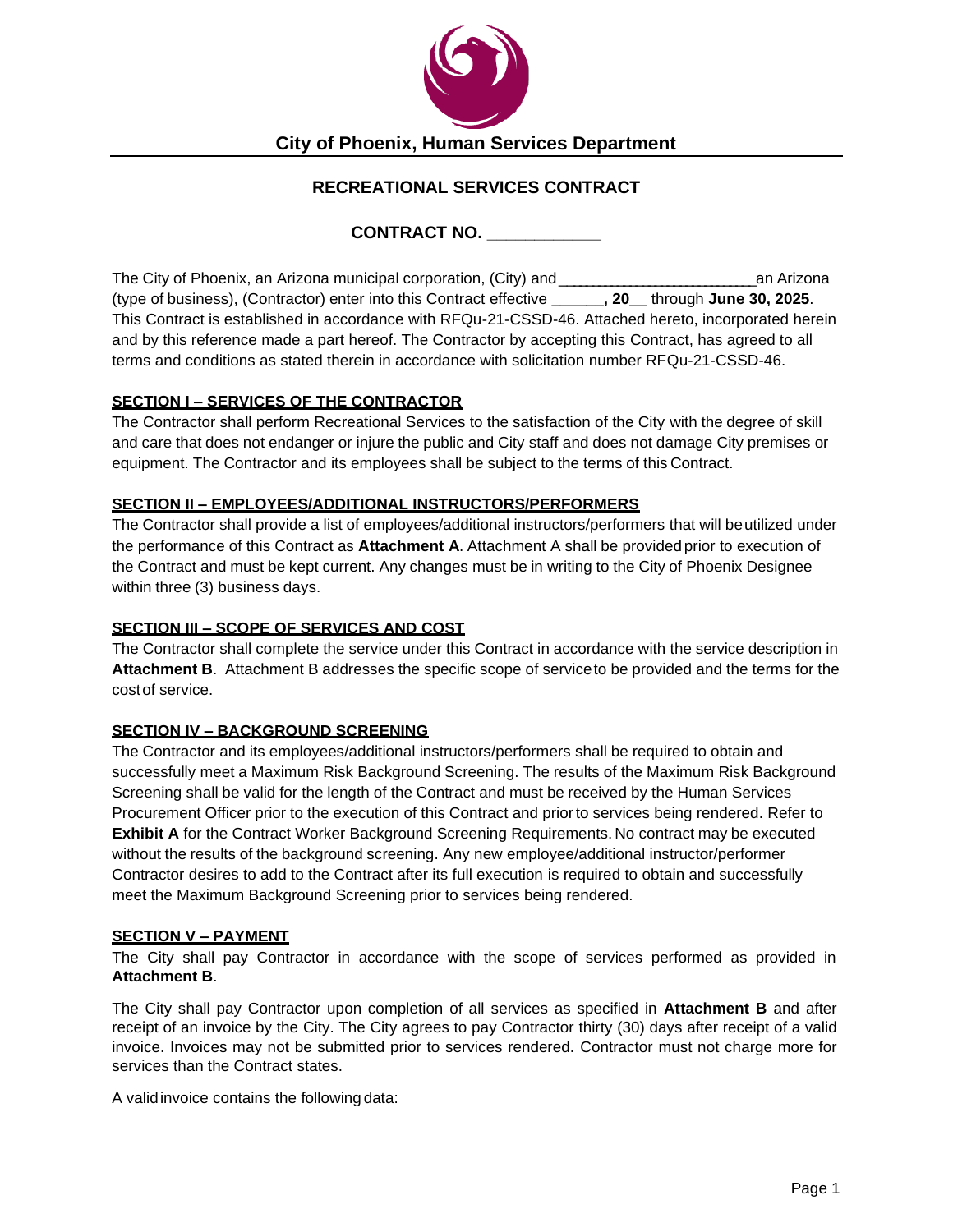

Vendor Name and Complete Address Vendor Number Contract Number Description of Services Provided Dates of Services Provided Unit Price, Extended and Totaled Applicable Tax Total Amount Due Invoice Number Invoice Date

The **Contractor shall remit invoices** to the Center Supervisor where services are being rendered.

#### **SECTION VI – TERMS AND CONDITIONS**

#### **1. Termination**

City may terminate this Agreement, without cause, upon 30 days prior written notice. No payment will be made for loss of anticipated profits or unperformed services.

#### **2. Compliance with Laws**

Contractor will comply with all existing and subsequently enacted federal, state and local laws, ordinances, codes, and regulations that are, or become applicable to this Contract.

#### **3. Equal Employment Opportunity**

In order to do business with the City, Contractor must comply with Phoenix City Code, 1969, Chapter 18, Article V, as amended, Equal Employment Opportunity Requirements. Contractor will direct any questions in regard to these requirements to the Equal Opportunity Department, (602) 262-6790.

#### **For a Contractor with 35 employees or fewer:**

Contractor in performing under this contract will not discriminate against any worker, employee or applicant, or any member of the public, because of race, color, religion, sex, national origin, age, or disability, nor otherwise commit an unfair employment practice. Contractor will ensure that applicants are employed, and employees are dealt with during employment without regard to their race, color, religion, sex, national origin, age, or disability. Such action shall include but not be limited to the following: Employment, promotion, demotion or transfer, recruitment or recruitment advertising, layoff or termination; rates of pay or other forms of compensation; and selection for training; including apprenticeship. Contractor further agrees that this clause will be incorporated in all subcontracts related to this agreement that involve furnishing skilled, unskilled and union labor, or who may perform any such labor or services in connection with this contract. Contractor further agrees that this clause will be incorporated in all subcontracts, Contractor agreements or subleases of this contract entered into by Contractor.

#### **4. Conflict of Interest**

Contractor acknowledges that the terms and conditions of Arizona Revised Statutes § 38-511 are incorporated into this agreement.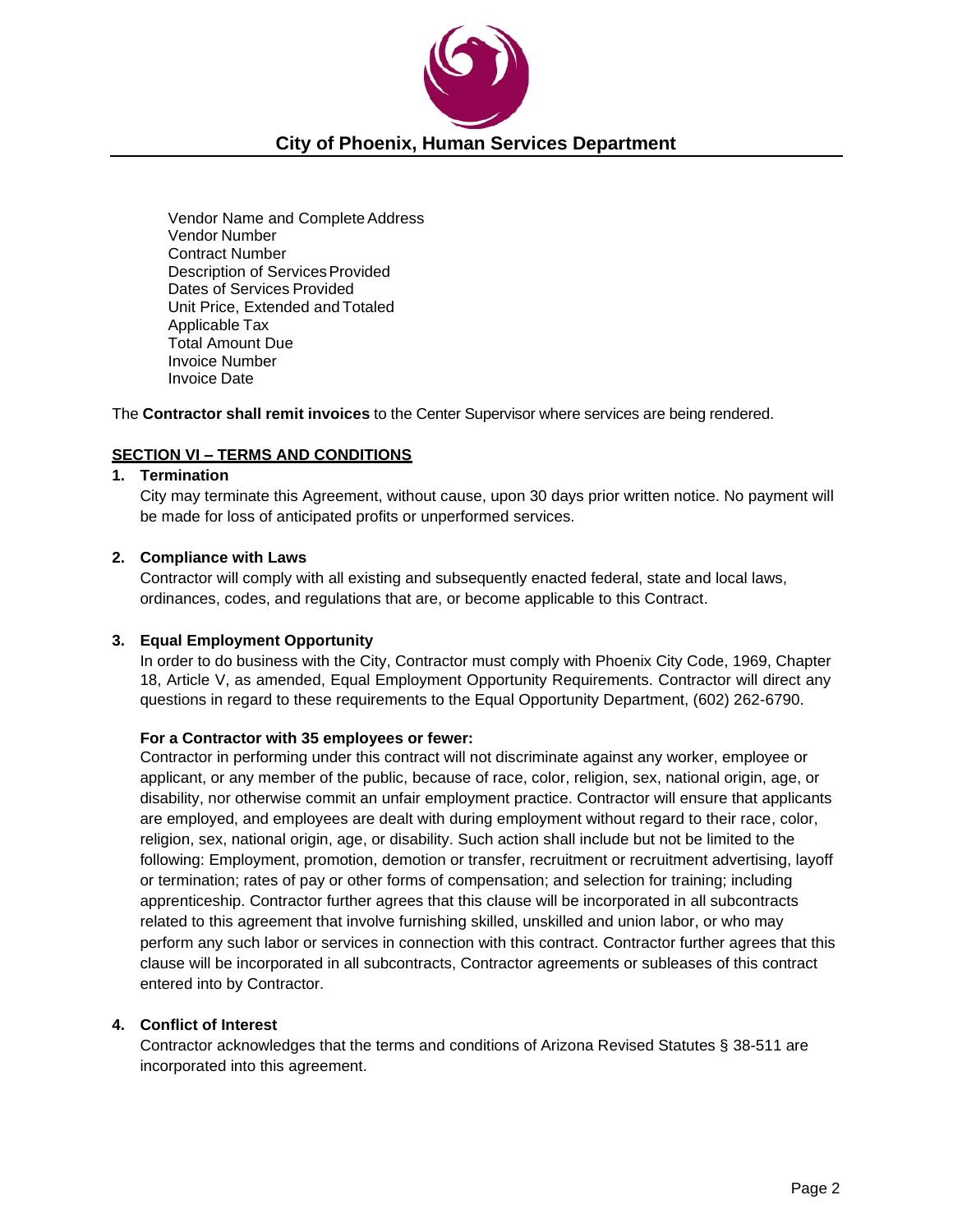

#### **5. Legal Worker Requirements**

The City is prohibited by A.R.S. § 41-4401 from awarding a contract to any contractor who fails, or whose subcontractors fail, to comply with A.R.S. § 23-214(A). Therefore, Contractor agrees that:

- **A.** Contractor and each subcontractor it uses warrants their compliance with all federal immigration laws and regulations that relate to their employees and their compliance with § 23-214, subsection A.
- **B.** A breach of warranty under paragraph 1 shall be deemed a material breach of the Contract and is subject to penalties up to and including termination of the Contract.
- **C.** The City retains the legal right to inspect the papers of the Contractor or subcontractor employee(s) who work(s) on this Contract to ensure that Contractor or subcontractor is complying with the warranty under paragraph 5.A.

#### **6. Lawful Presence Requirement**

Pursuant to A.R.S. §§ 1-501 and 1-502, the City of Phoenix is prohibited from awarding a contract to any natural person who cannot establish that such person is lawfully present in the United States. To establish lawful presence, a person must produce qualifying identification and sign a City-provided affidavit affirming that the identification provided is genuine. This requirement will be imposed at the time of contract award. This requirement does not apply to business organizations such as corporations, partnerships or limited liability companies.

#### **7. Indemnification and Insurance**

See **Exhibit A** for Indemnification and Insurance requirements.

#### **8. Independent Contractor Status; Employment Disclaimer**

This Contract is not intended to constitute, create, give rise to, or otherwise recognize a joint venture, partnership or formal City association or organization of any kind, and the rights and obligations of the parties will be only those expressly set forth in this Contract. The parties agree that no individual performing under this Contract on behalf of Contractor will be considered a City employee, and that no rights of City Civil Service, City retirement or City personnel rules will accrue to such individual. Contractor will have total responsibility for all salaries, wages, bonuses, retirement, withholdings, worker's compensation, other employee benefits, and all taxes and premiums appurtenant thereto concerning such individual and will save and hold harmless the City with respect thereto.

#### **9. Confidentiality and Data Security**

All data, regardless of form, including originals, images and reproductions, prepared by, obtained by, or transmitted to Contractor in connection with this Agreement is confidential, proprietary information owned by the City, the contractor will not disclose data generated in the performance of the service to any third person.

Contractor agrees to abide by all current applicable legal and industry data security and privacy requirements and subject to Payment Card Industry Standards, if applicable. A violation of this Section may result in immediate termination of this Agreement without notice. The obligations of the Contractor under this section shall survive the termination of this agreement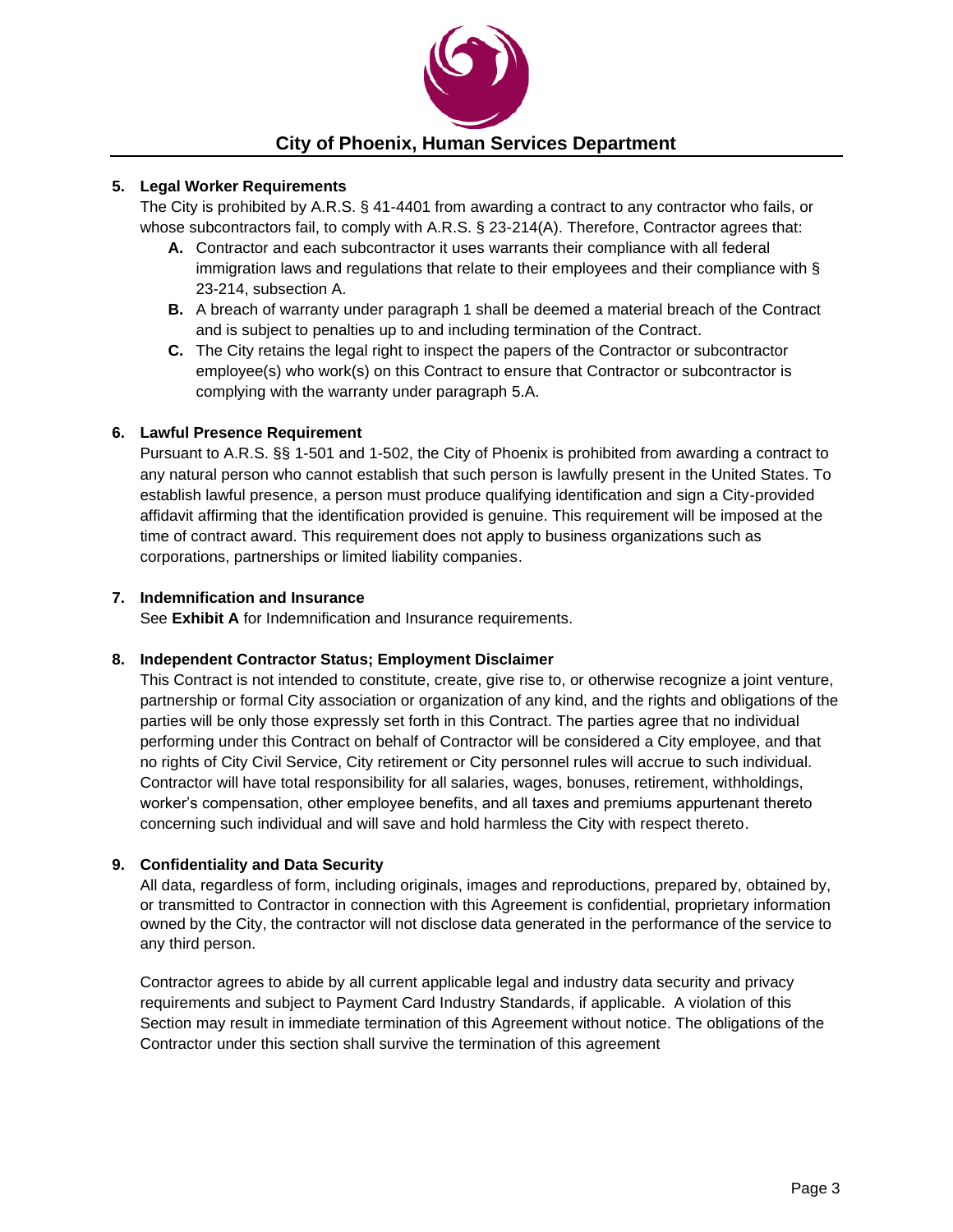

#### **10. Professional Competency**

Contractor represents that it is familiar with the nature and extent of this Contract, the work tobe performed, and any conditions that may affect its performance. The Contractor further represents that it is fully experienced and properly qualified, is in compliance with all applicable license requirements, and is organized and financed to perform the services. Services provided by Contractor will be performed in a manner consistent with that level of care and skill ordinarily exercised by members of theContractor's profession currently practicing in the same industry under similar conditions.

#### **11. Contractor Substitutions**

Contractor shall not serve as a substitute and/or perform another Contractor's contracted services. Contractor shall not have any third party serve as a substitute to perform contracted services.

#### **12. Code of Conduct**

Contractor is expected to conduct itself in a respectful and professional manner. If there is ever an issue with a participant of a center, the Contractor will communicate with the center's staff to resolve any conflict.

#### **13. Participant's Privacy**

Contractor is prohibited from soliciting personal information from the center's participants. This prohibition includes addresses, phone numbers, and email addresses.

#### **14. Gratuity**

Contractor is prohibited from soliciting or accepting gratuity from center participants for services rendered, even if offered. All money exchanged will take place according to the contract payment terms.

#### **15. Sales**

Contractor is prohibited from selling any type of products(s) while services are rendered on the City's property.

#### **16. Contractor Request for Participant's Waiver**

Contractor is prohibited from requesting participants to sign a waiver for services to be rendered.

#### **17. Notices**

The contract information for the City Designee, Procurement Officer and the Contractor are below.

| City Designee: | <b>Community and Senior Services Division</b><br>Senior Services Program Coordinator<br>200 West Washington, 18th Floor<br>Phoenix AZ 85003<br>Telephone: 602-262-6150<br>Email: hsd.community-senior.services@phoenix.gov |
|----------------|----------------------------------------------------------------------------------------------------------------------------------------------------------------------------------------------------------------------------|
| City:          | Nancy Harrison, Procurement Officer<br>200 West Washington, 18th Floor<br>Phoenix, AZ 85003                                                                                                                                |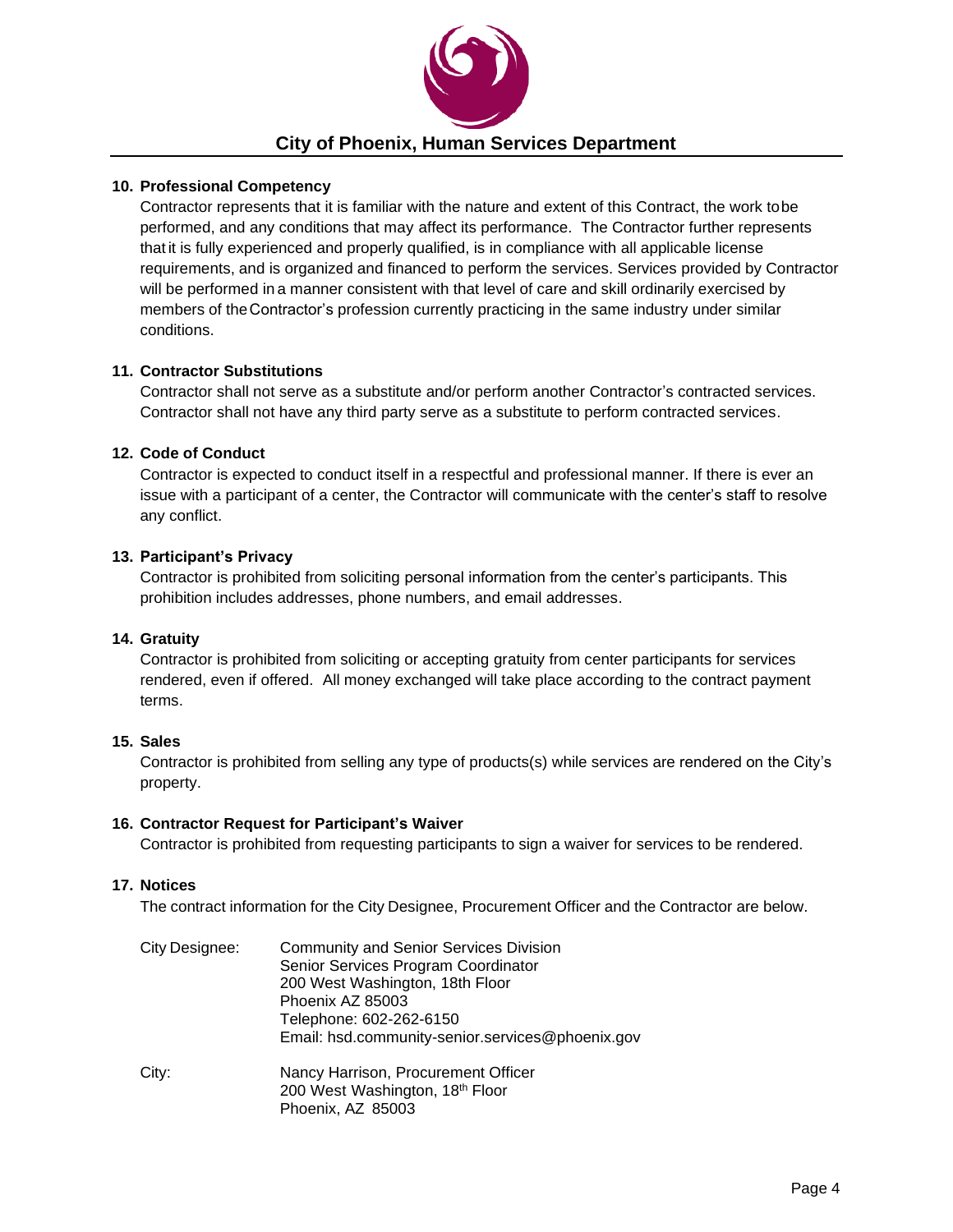

## **City of Phoenix, Human Services Department**

Telephone: 602-262-4037 Email: hsdprocurement@phoenix.gov

Contractor: Name, Title Address City, State Zip Telephone: Email:

**IN WITNESS WHEREOF**, the parties herein have caused this Agreement to be executed.

CITY OF PHOENIX, an Arizona municipal corporation ED ZUERCHER, City Manager

By: \_\_\_\_\_\_\_\_\_\_\_\_\_\_\_\_\_\_\_\_\_\_\_\_\_\_\_\_\_\_\_\_\_\_\_\_\_\_\_\_\_

MARCHELLE F. FRANKLIN HUMAN SERVICES DIRECTOR

ATTEST:

City Clerk

This document has been approved as to form by the City Attorney and is on file with the City Clerk. It need not be submitted to the City Attorney for approval unless the form document is altered.

\_\_\_\_\_\_\_\_\_\_\_\_\_\_\_\_\_\_\_\_\_\_\_\_\_\_\_\_\_\_\_\_\_\_\_\_

Name of Contractor

By: \_\_\_\_\_\_\_\_\_\_\_\_\_\_\_\_\_\_\_\_\_\_\_\_\_\_\_\_\_\_\_\_\_\_\_\_\_\_\_\_\_ NAME TITLE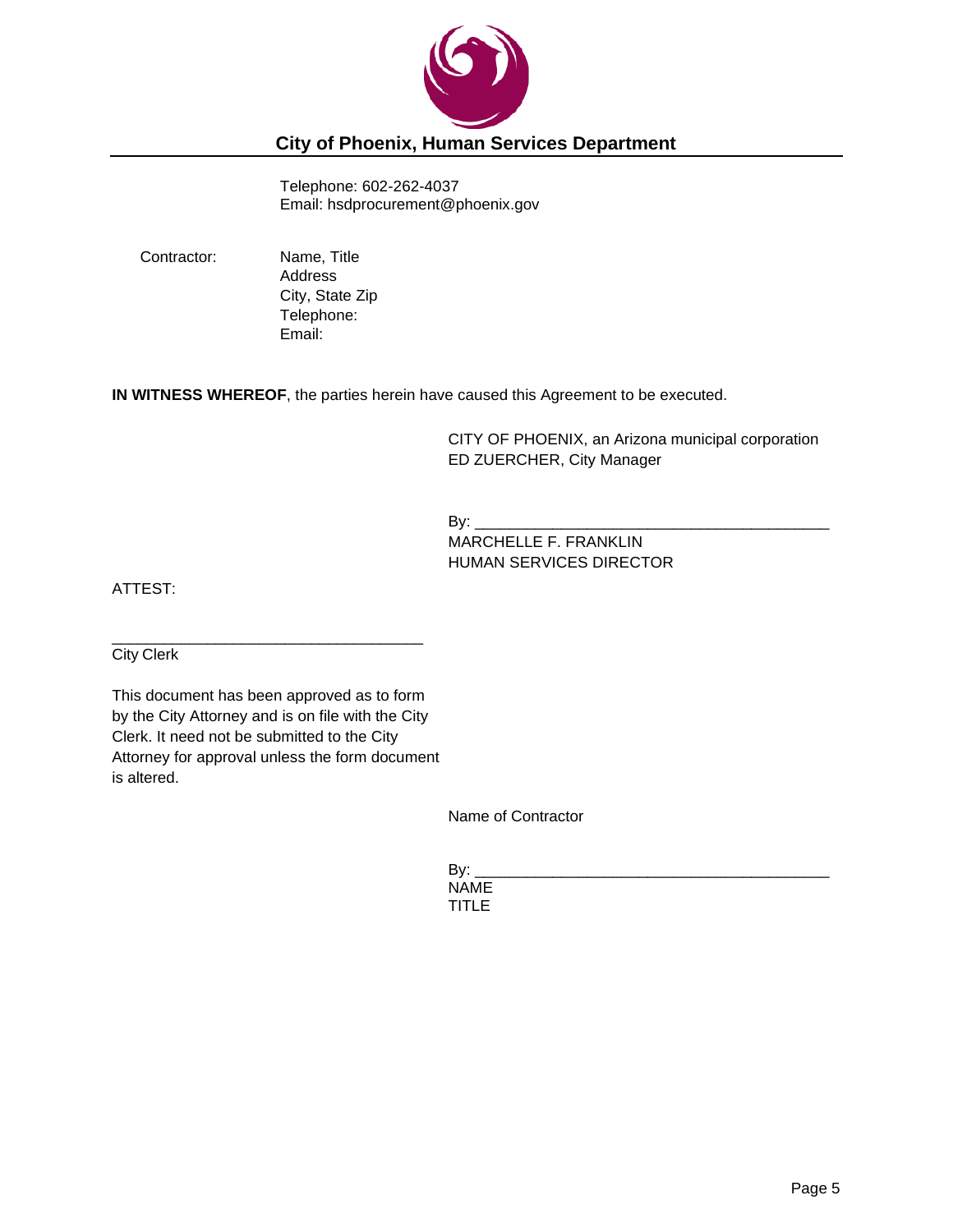# **ATTACHMENT A**

#### CONTRACTOR INFORMATION

AND

## EMPLOYEES/ADDITIONAL INSTRUCTORS/PERFORMERS

| Name and/or Business Name: |
|----------------------------|
| Type of Business:          |
| Owner(s) Name:             |
| Address:                   |
| Contact Number(s):         |
| Email:                     |

#### **List of Employees/Additional Instructors/Performers who will be assisting on this contract:**

| Legal Name: |       |        |           |
|-------------|-------|--------|-----------|
| Address:    | City  | State: | Zip Code: |
| Phone:      | Email |        |           |

| Legal Name: |       |        |           |
|-------------|-------|--------|-----------|
| Address:    | City  | State: | Zip Code: |
| Phone:      | Email |        |           |

| Legal Name: |       |        |           |
|-------------|-------|--------|-----------|
| Address:    | City  | State: | Zip Code: |
| Phone:      | Email |        |           |

| Legal Name: |       |       |           |
|-------------|-------|-------|-----------|
| Address     | City: | State | Zip Code: |
| Phone:      | Email |       |           |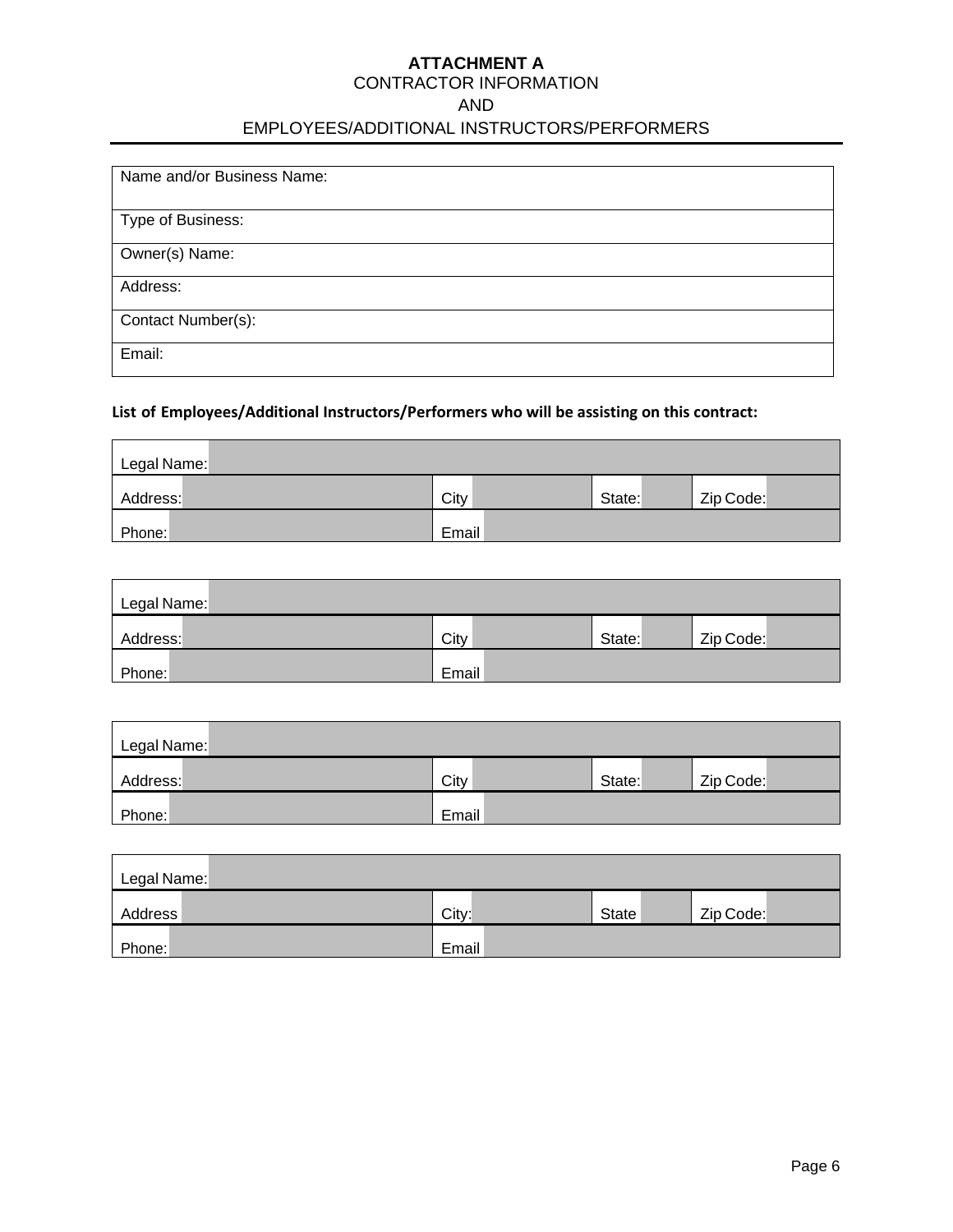## **ATTACHMENT B**

## SCOPE OF SERVICES AND FEES

Name and/or Business Name:

Vendor Number:

| Service Title:                  |                                               |  |
|---------------------------------|-----------------------------------------------|--|
|                                 |                                               |  |
|                                 |                                               |  |
|                                 | Service Cost: \$______________ per _________  |  |
|                                 |                                               |  |
|                                 |                                               |  |
|                                 |                                               |  |
| Description of Services:        |                                               |  |
|                                 |                                               |  |
|                                 |                                               |  |
|                                 |                                               |  |
|                                 |                                               |  |
|                                 |                                               |  |
|                                 |                                               |  |
|                                 |                                               |  |
|                                 |                                               |  |
|                                 |                                               |  |
|                                 |                                               |  |
|                                 |                                               |  |
|                                 |                                               |  |
|                                 |                                               |  |
|                                 |                                               |  |
| Service Title:                  |                                               |  |
|                                 |                                               |  |
|                                 |                                               |  |
|                                 |                                               |  |
|                                 | Service Cost: \$______________ per __________ |  |
|                                 |                                               |  |
|                                 |                                               |  |
| Description of Services:        |                                               |  |
|                                 |                                               |  |
|                                 |                                               |  |
|                                 |                                               |  |
|                                 |                                               |  |
|                                 |                                               |  |
|                                 |                                               |  |
|                                 |                                               |  |
|                                 |                                               |  |
|                                 |                                               |  |
|                                 |                                               |  |
|                                 |                                               |  |
|                                 |                                               |  |
|                                 |                                               |  |
|                                 |                                               |  |
|                                 |                                               |  |
|                                 |                                               |  |
|                                 |                                               |  |
| Service Title:                  |                                               |  |
|                                 |                                               |  |
|                                 |                                               |  |
|                                 |                                               |  |
|                                 | Service Cost: \$_____________ per _________   |  |
|                                 |                                               |  |
|                                 |                                               |  |
| <b>Description of Services:</b> |                                               |  |
|                                 |                                               |  |
|                                 |                                               |  |
|                                 |                                               |  |
|                                 |                                               |  |
|                                 |                                               |  |
|                                 |                                               |  |
|                                 |                                               |  |
|                                 |                                               |  |
|                                 |                                               |  |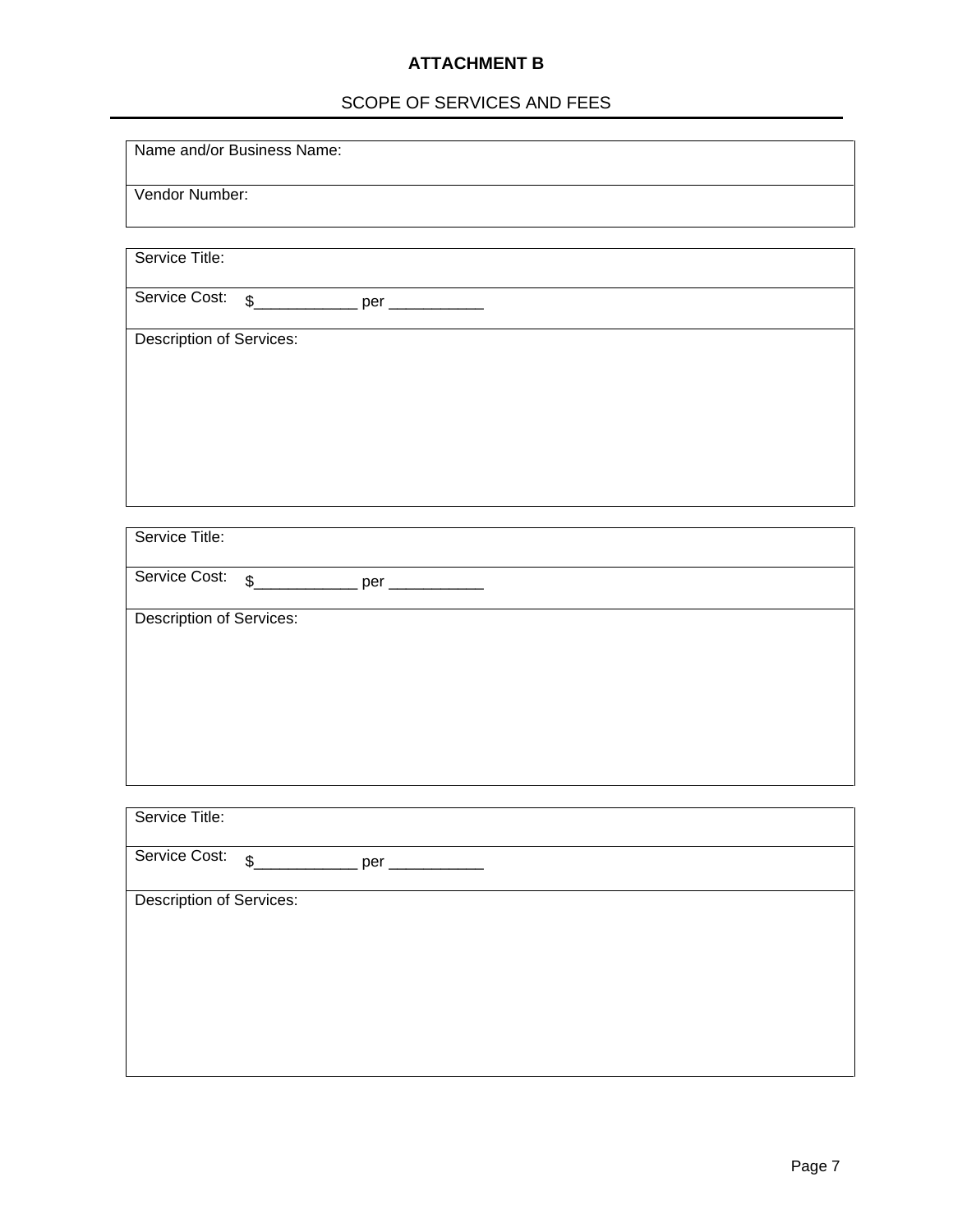## CONTRACTOR AND SUBCONTRACTOR WORKER BACKGROUND SCREENING, INDEMNIFICATION AND INSURANCE

#### **1. CONTRACT WORKER ACCESS CONTROLS, BADGE AND KEY ACCESS REQUIREMENT: 1.1. Contractor and Subcontractor Workers Background Screening:**

- 1.1.1. Contractor agrees that all Contractor and subcontractors' workers (collectively "Contractor's Worker(s))" that Contractor furnishes to the City pursuant to this agreement will be subject to background and security checks and screening (collectively "Background Screening") at Contractor's sole cost and expense, unless otherwise addressed in the Scope of Work.
- 1.1.2. The City requires a completed Contract Worker Badge/Key/Intrusion Detection Responsibilities Agreement for each Contract Worker who requires a badge or key.
- 1.1.3. The background screening provided by Contractor will comply with all applicable laws, rules and regulations. Contractor further agrees that the background screening required in this section is necessary to preserve and protect the public health, safety and welfare.
- 1.1.4. The background screening requirements set forth in this section are the minimum requirements for the agreement. The City in no way warrants that these minimum requirements are sufficient to protect Contractor from any liabilities that may arise out of the Contractor's services under this agreement or Contractor's failure to comply with this section. Therefore, in addition to the specific measures set forth below, Contractor and its Contract Workers will take such other reasonable, prudent and necessary measures to further preserve and protect public health, safety and welfare when providing services under this agreement.
- 1.1.5. Unless otherwise addressed in the scope of work, the contracting department will review and approve maximum risk background check results provided by the Contractor. Information to verify the results will be returned to the Contractor after the City's review. The City will not keep records related to background checks. The City will only respond with an approve or deny.
- 1.2. **Background Screening Level:** Because of the varied types of services performed, the City has established two levels of risk and associated background screening: Standard and Maximum risk. The current risk level and background screening required is **MAXIMUM RISK.**
- 1.3. **Maximum Risk Level:** A maximum risk background screening will be performed every five years when the Contract Worker's work assignment will:
	- 1.3.1. work directly with vulnerable adults or children, (under age 18); or
	- 1.3.2. any responsibility for the receipt of payment of City funds or control of inventories, assets, or records that are at risk of misappropriation; or
	- 1.3.3. unescorted access to:
		- City data centers, money rooms, high-valve equipment rooms; or
		- unescorted access to private residences; or
		- access to critical infrastructure sites/facilities; or
		- direct or remote access to Criminal Justice Information Systems (CJIS) infrastructure.
- 1.4. **Requirements:** The background screening for maximum risk level will include a background check for real identity/legal name, and will include felony and misdemeanor records from any county in the United States, the State of Arizona, plus any other jurisdiction where the Contractor worker has lived at any time in the preceding seven years from the Contract Worker's proposed date of hire. In addition, Maximum screening levels may require additional checks as included herein, depending on the scope of work, and may be amended if the scope of work changes.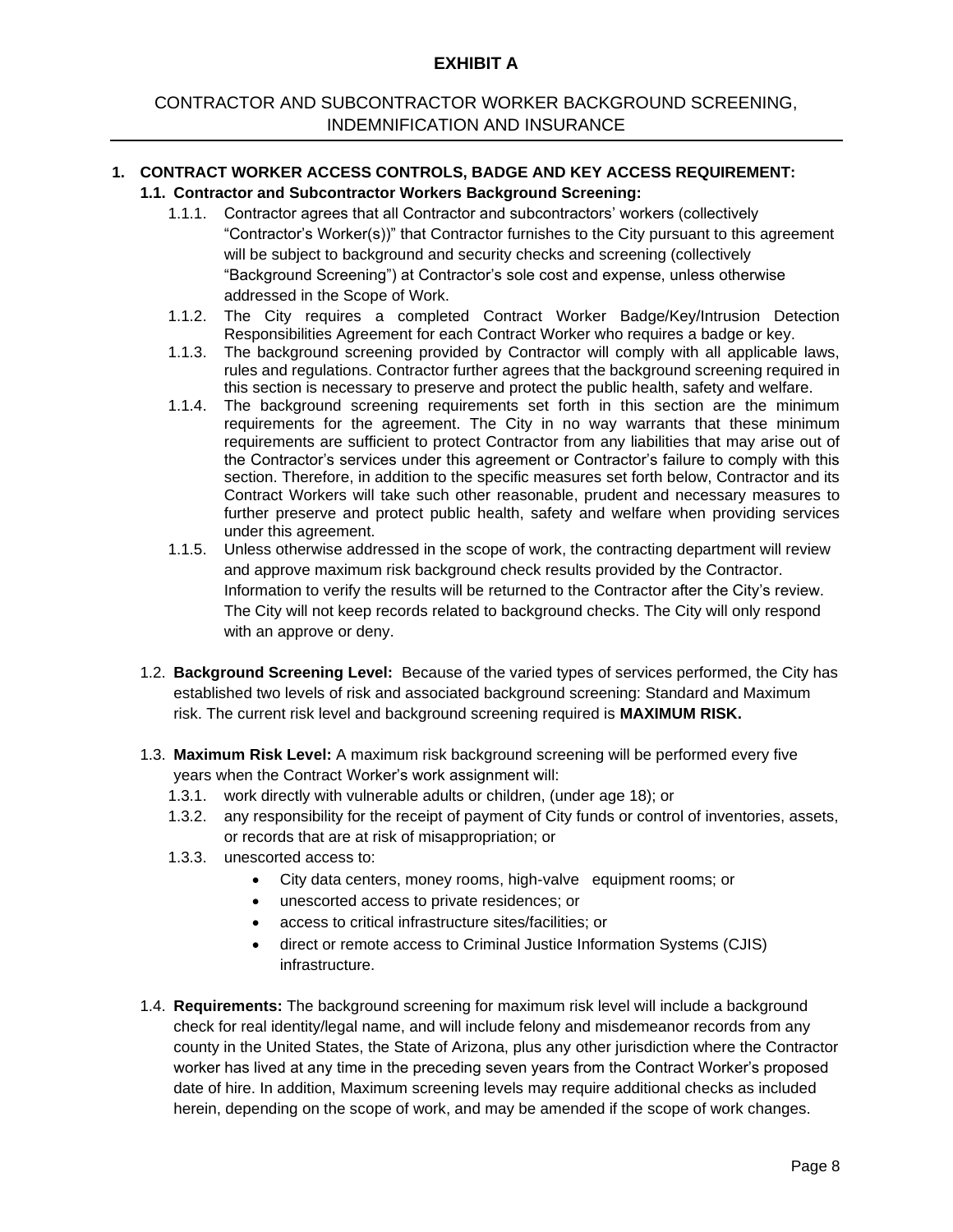## CONTRACTOR AND SUBCONTRACTOR WORKER BACKGROUND SCREENING, INDEMNIFICATION AND INSURANCE

- 1.5. **Additional Maximum Risk Background Checks:** Maximum screening will additionally require:
	- 1.5.1. Credit Check (for cash handling, accounting, and compliance positions only)
	- 1.5.2. Driving records (for driving positions only)
	- 1.5.3. Fingerprint verification (when Contract Worker is working directly with children or vulnerable adults or scope takes the individual to a City location with Criminal Justice Information System (CJIS) access.)

#### 1.6. **Contractor Certification; City Approval of Maximum Risk Background Screening:**

- 1.6.1. Unless otherwise provided for in the Scope of Work, Contractor will be responsible for:
	- 1.6.1.1. determining whether Contract Worker(s) are disqualified from performing work for the City for maximum risk level background checks; and,
	- 1.6.1.2. submitting pass/fail results to the City for approval; and,
	- 1.6.1.3. for reviewing the results of the background check every three to five years, dependent on scope; and,
	- 1.6.1.4. to engage in whatever due diligence is necessary to make the decision on whether to disqualify a Contract Worker; and,
	- 1.6.1.5. Submitting the list of qualified Contract Workers to the contracting department; and,
	- 1.6.1.6. If, upon review of the background information, the City will advise the Contractor if it believes a Contract Worker should be disqualified. The Contractor will evaluate the Contract Worker and if the Contractor believes that there are extenuating circumstances that suggest that the person should not be disqualified, the Contractor will discuss those circumstances with the contracting department. The contracting department decision on disqualification of a Contract Worker is final.
- 1.6.2. For sole proprietors, the Contractor must comply with the background check for himself and any business partners, or members or employees who will assist on the contract and for whom the requirements of the Agreement apply.
- 1.6.3. By executing this agreement, Contractor certifies and warrants that Contractor has read the background screening requirements and criteria in this section, and that all background screening information furnished to the City is accurate and current.
- 1.6.4. The City final documented decision will be an "approve" or "deny" for identified Contract Workers.
- 1.6.5. The City will not keep records related to background checks once they are confirmed. Information to verify the results will be returned to the Contractor, or any contracted agency that assists with review, after the City's completed review.
- 1.6.6. By executing this agreement, Contractor further certifies and warrants that Contractor has satisfied all such background screening requirements for the maximum risk background screening, and verified legal worker status, as required.
- 1.6.7. Contract Workers will not apply for the appropriate City of Phoenix identification and access badge or keys until Contractor has received the City's written acceptance of Contract Worker's maximum risk background screening. The City may, in its sole discretion, accept or reject any or all the Contract Workers proposed by Contractor for performing work under this Agreement. A Contract Worker rejected for work at a maximum risk level under this agreement will not be proposed to perform work under other city contracts or engagements without city's prior written approval.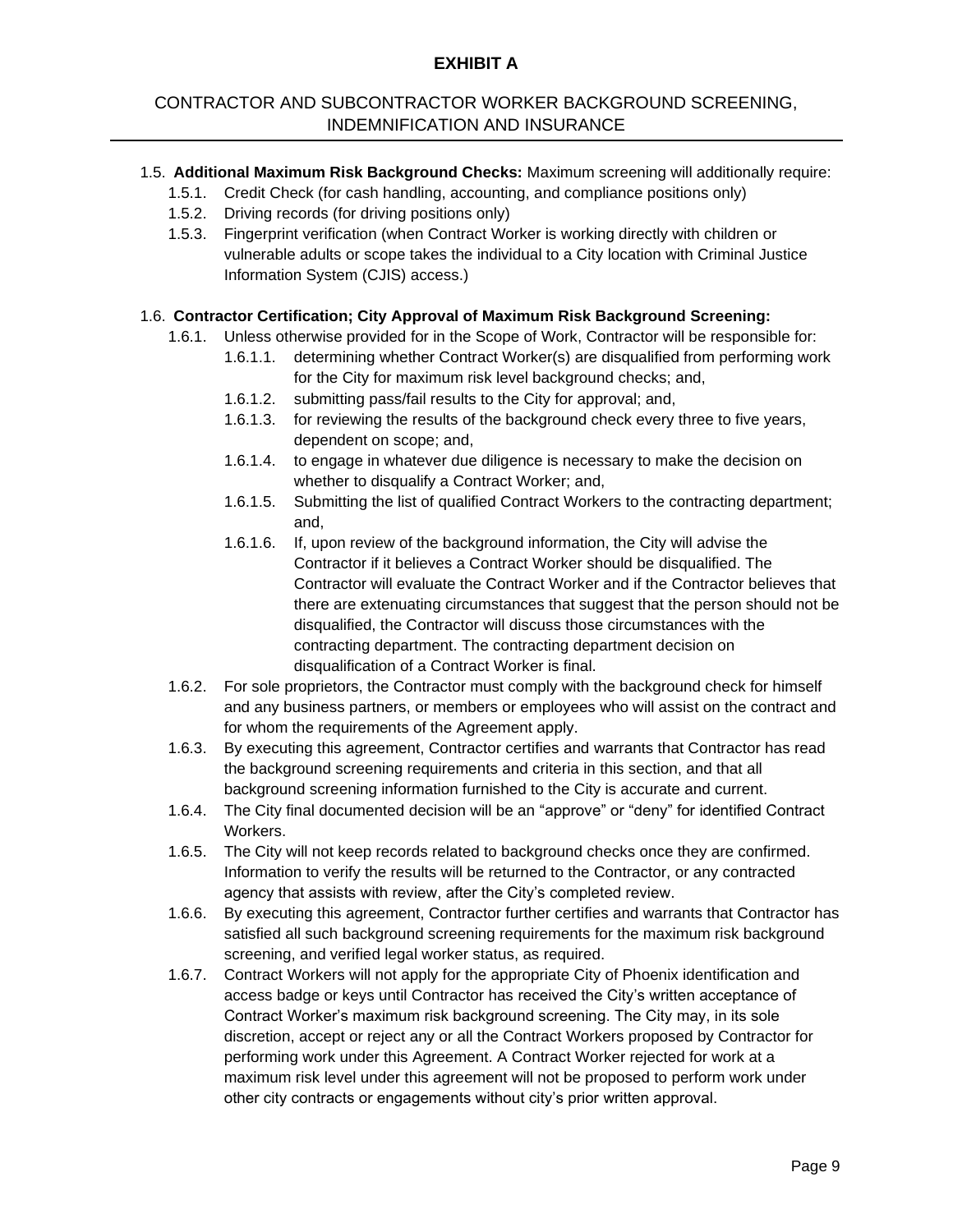## CONTRACTOR AND SUBCONTRACTOR WORKER BACKGROUND SCREENING, INDEMNIFICATION AND INSURANCE

- 1.7. **Terms of This Section Applicable to all of Contractor's Contracts and Subcontracts:**  Contractor will include the terms of this section for Contract Worker background screening in all contracts and subcontracts for services furnished under this Agreement.
- 1.8. **Materiality of Background Screening Requirements; Indemnity**: The background screening requirements are material to City's entry into this agreement and any breach of these provisions will be deemed a material breach of this contract. In addition to the indemnity provisions set forth in this agreement, Contractor will defend, indemnify and hold harmless the City for all claims arising out of this background screening section including, but not limited to, the disqualifications of a Contract Worker by Contractor. The background screening requirements are the minimum requirements for the Agreement. The City in no way warrants that these minimum requirements are sufficient to protect Contractor from any liabilities that may arise out of the Contractor's services under this Agreement or Contractor's failure to comply with this section. Therefore, Contractor and its Contract Workers will take any reasonable, prudent and necessary measures to preserve and protect public health, safety and welfare when providing services under this Agreement.
- 1.9. **Continuing Duty; Audit:** Contractor's obligations and requirements that Contract Workers satisfy this background screening section will continue throughout the entire term of this agreement. Contractor will notify the City immediately of any change to a background screening of a Contract Worker previously approved by the City. Contractor will maintain all records and documents related to all background screenings and the City reserves the right to audit Contractor's compliance with this section.

#### 1.10. **Variances and Exemptions:**

- 1.10.1. There are federal and state regulations that necessitate an exemption from this policy. Contract Workers who fall under the following areas may be considered exempt from this policy:
	- Department of Public Safety (DPS) Administration presenting a current Level One Department of Public Safety fingerprint card (e.g. Human Services, Housing, Parks, and Aviation Departments).
	- Other background checks performed within the last three to five years may be approved if they fit all required criteria herein.
- 1.11. **Contractor's Default; Liquidated Damages; Reservation of Remedies for Material Breach:**  If Contractor is required to access any City facilities without an escort, City badging is required. Contractor's default under this section will include, but is not limited to, the following:
	- 1.11.1. Contract Worker gains access to a City facility(s) without the proper badge or key;
	- 1.11.2. Contract Worker uses a badge or key of another to gain access to a City facility;
	- 1.11.3. Contract Worker commences services under this agreement without the proper badge, key or background screening;
	- 1.11.4. Contract Worker or Contractor submits false information or negligently submits wrong information to the City to obtain a badge, key or applicable background screening; or
	- 1.11.5. Contractor fails to collect and timely return Contract Worker's badge or key upon termination of Contract Worker's employment, reassignment of Contract Worker to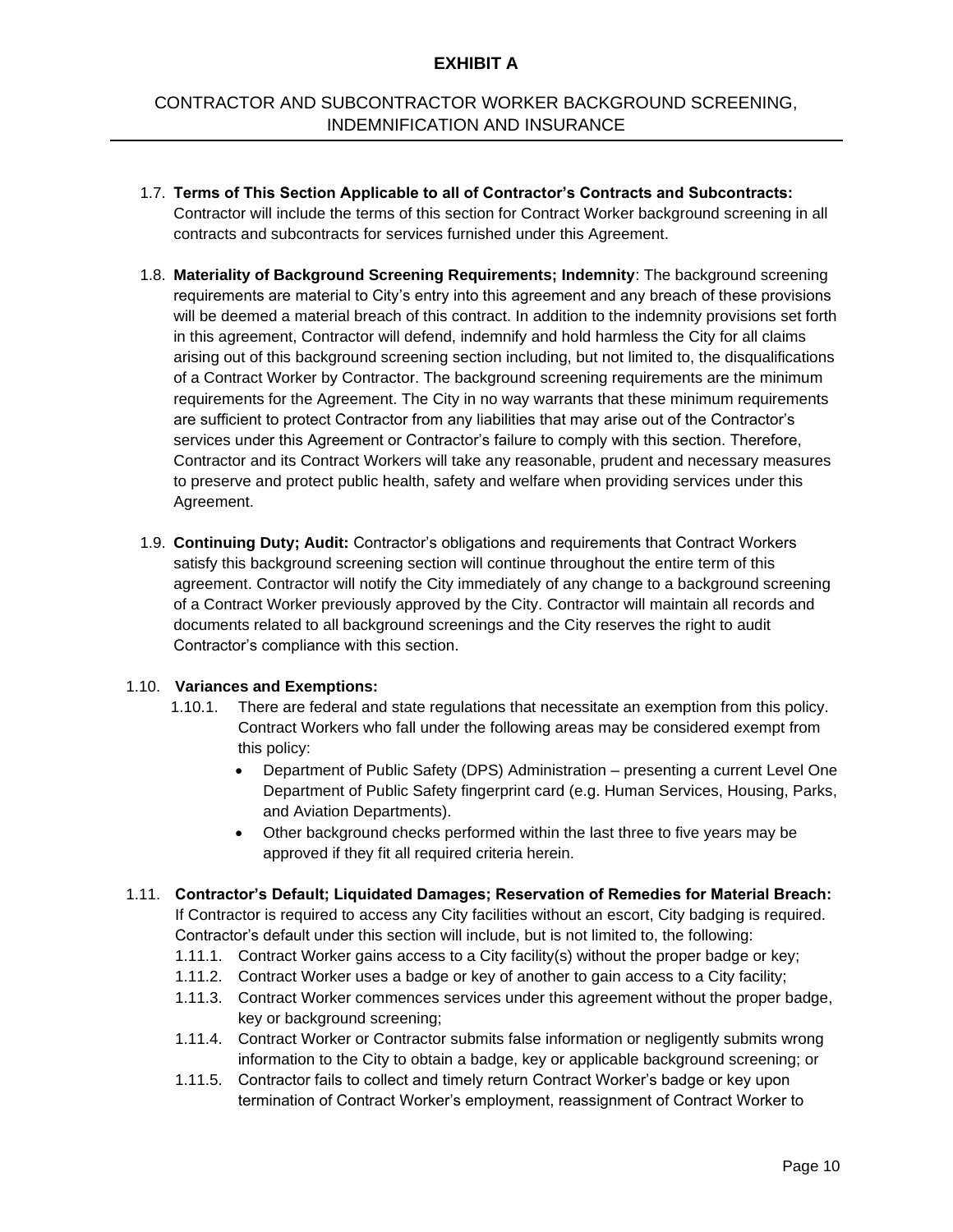## CONTRACTOR AND SUBCONTRACTOR WORKER BACKGROUND SCREENING, INDEMNIFICATION AND INSURANCE

another City facility or upon the expiration, cancellation or termination of this agreement.

- 1.11.6. Contractor acknowledges and agrees that the access control, badge and key requirements in this section are necessary to preserve and protect the public health, safety and welfare. Accordingly, Contractor agrees to properly cure any default under this section within three business days (excluding weekends and City holidays) from the date notice of default is sent by the City. The parties agree that Contractor's failure to properly cure any default under this section will constitute a breach of this section. In addition to any other remedy available to the City at law or in equity, the Contractor will be liable for and pay to the City the sum of \$1,000.00 for each breach by Contractor in this section. The parties further agree that the sum fixed above is reasonable and approximates the actual or anticipated loss to the City at the time and making of this agreement if Contractor breaches this section. Further, the parties expressly acknowledge and agree to the fixed sum set forth above because of the difficulty of proving the City's actual damages if Contractor breaches this section. The parties further agree that three breaches by Contractor in this section arising out of any default within a consecutive period of three months or three breaches by Contractor in this section arising out of the same default within a period of 12 consecutive months will constitute a material breach of this agreement by Contractor and the City expressly reserves all of its rights, remedies and interests under this agreement, at law and in equity including, but not limited to, termination of this agreement.
- 1.12. **Employee Identification and Access:** It is mandatory that Contractor's employees always have badges and some form of verifiable company identification (badge, uniform, employee id or W-2) unless the Department implements a verification procedure, addressed in the scope of work.
	- 1.12.1. Contractor employees are forbidden access to designated restricted areas. Access to each building will be as directed by the authorized Phoenix authorized representative. Contractor employees are not authorized access other than during scheduled hours.
	- 1.12.2. Within twenty days of the notice of recommendation of award, Contractor will supply a list of the names and titles of all service employees requiring access to the buildings. It is the Contractor's responsibility to provide updates and changes of personnel as necessary. Access to the building will be directed by the City's authorized representative. Contract Worker's will sign in at the security desk when arriving to service enter location and sign out when leaving. No access will be granted without the employee's name being on the approved list.
	- 1.12.3. Contractor employees are forbidden access to designated restricted areas. Access to each building will be as directed by the authorized Phoenix authorized representative. Contractor employees are not authorized access other than during scheduled hours.
	- 1.12.4. Only authorized Contractor employees are allowed on the premises of the City facilities/buildings. Contractor employees are not to be accompanied in the work area by acquaintances, family members, assistants or any other person unless said person is an authorized Contractor employee.

#### **2. INDEMNIFICATION CLAUSE:**

Contractor ("Indemnitor") must indemnify, defend, save and hold harmless the City of Phoenix and its officers, officials, agents, and employees ( "Indemnitee") from and against any and all claims, actions,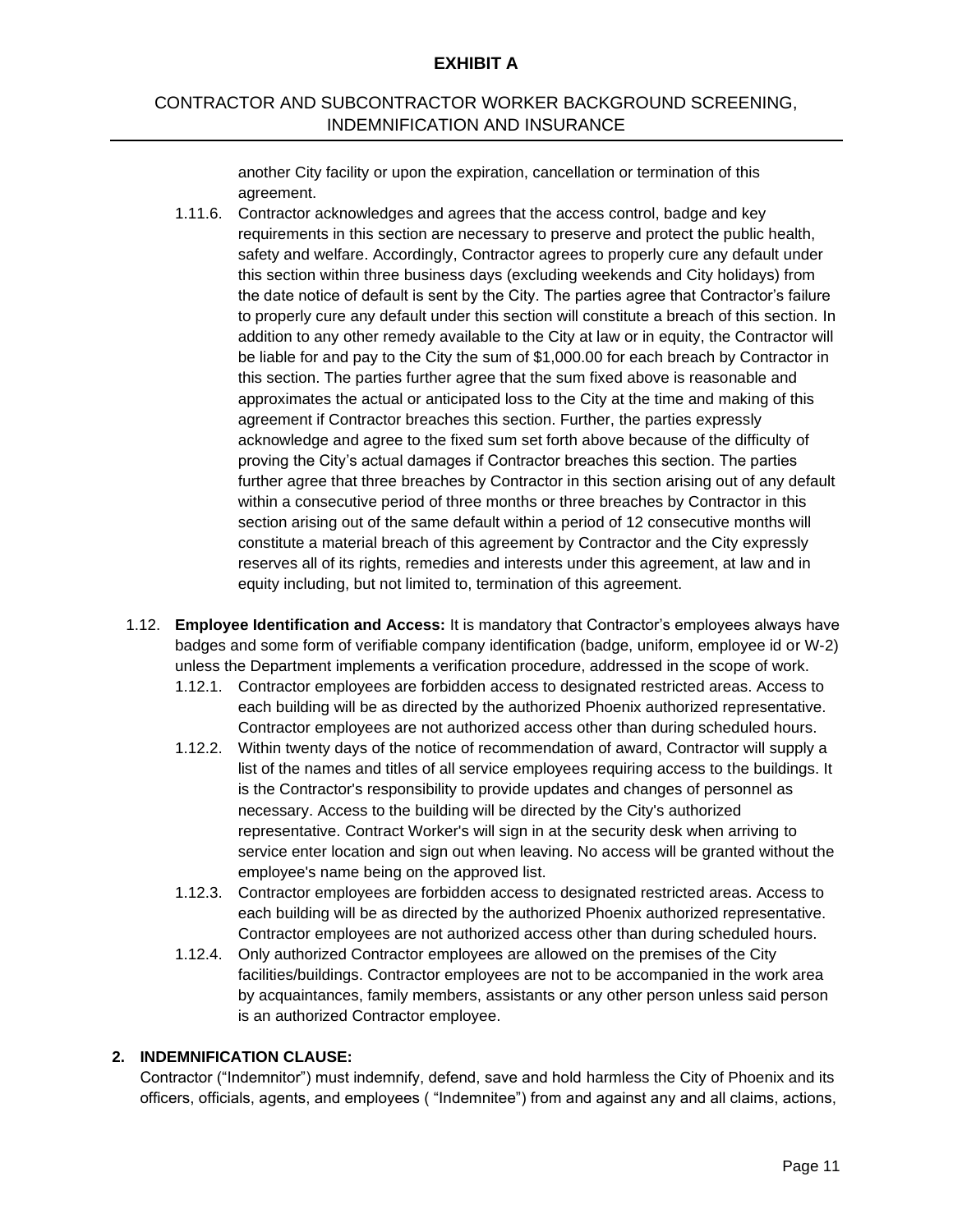## CONTRACTOR AND SUBCONTRACTOR WORKER BACKGROUND SCREENING, INDEMNIFICATION AND INSURANCE

liabilities, damages, losses, or expenses (including court costs, attorneys' fees, and costs of claim processing, investigation and litigation) ( "Claims") caused, or alleged to be caused, in whole or in part, by the wrongful, negligent or willful acts, or errors or omissions of Contractor or any of its owners, officers, directors, agents, employees or subcontractors in connection with this Contract. This indemnity includes any claim or amount arising out of or recovered under the Workers' Compensation Law or arising out of the failure of Contractor to conform to any federal, state or local law, statute, ordinance, rule, regulation or court decree. Contractor must indemnify Indemnitee from and against any and all Claims, except those arising solely from Indemnitee's own negligent or willful acts or omissions. Contractor will be responsible for primary loss investigation, defense and judgment costs where this indemnification applies. In consideration of the award of this Contract, Contractor agrees to waive all rights of subrogation against Indemnitee for losses arising from the work performed by Contractor for the City. The obligations of Contractor under this provision survive the termination or expiration of this Contract.

#### **3. INSURANCE REQUIREMENTS**

Contractor and subcontractors must procure insurance against claims that may arise from or relate to performance of the work hereunder by Contractor and its agents, representatives, employees and subcontractors. Contractor and subcontractors must maintain that insurance until all of their obligations have been discharged, including any warranty periods under this Contract.

These insurance requirements are minimum requirements for this Contract and in no way limit the indemnity covenants contained in this Contract. The City in no way warrants that the minimum limits stated in this section are sufficient to protect the Contractor from liabilities that might arise out of the performance of the work under this contract by the Contractor, its agents, representatives, employees or subcontractors and Contractor is free to purchase additional insurance as may be determined necessary.

**3.1. MINIMUM SCOPE AND LIMITS OF INSURANCE:** Contractor must provide coverage with limits of liability not less than those stated below. An excess liability policy or umbrella liability policy may be used to meet the minimum liability requirements provided that the coverage is written on a "following form" basis.

#### 3.1.1.**Commercial General Liability – Occurrence Form**

Policy must include bodily injury, property damage and broad form contractual liability coverage.

| General Aggregate                         | \$1,000,000 |
|-------------------------------------------|-------------|
| Products – Completed Operations Aggregate | \$500,000   |
| Personal and Advertising Injury           | \$500,000   |
| Each Occurrence                           | \$500,000   |

- The policy must be endorsed to include coverage for sexual abuse and molestation.
- The policy must be endorsed to include the following additional insured language: "The City of Phoenix is named as an additional insured with respect to liability arising out of the activities performed by, or on behalf of the Contractor."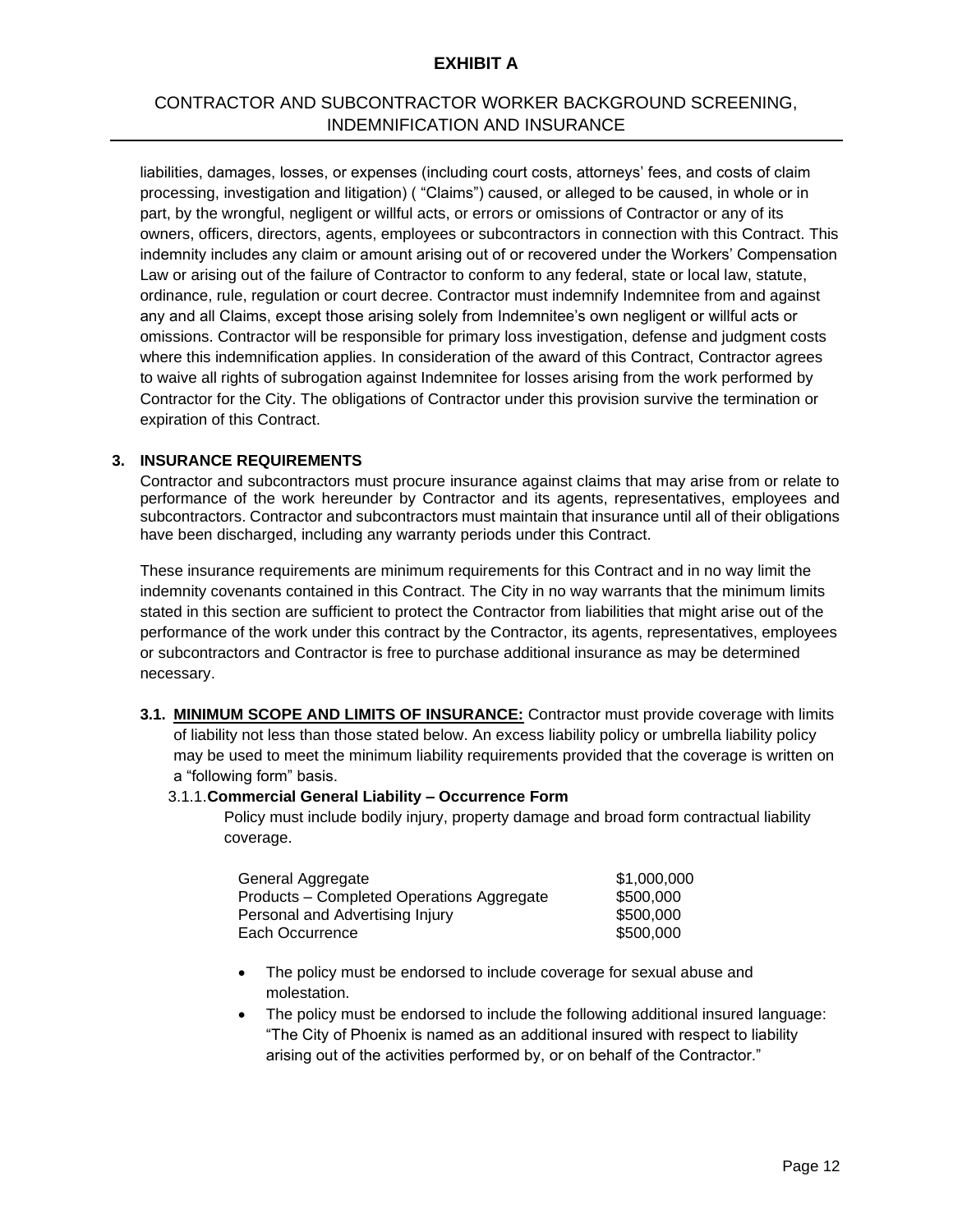## CONTRACTOR AND SUBCONTRACTOR WORKER BACKGROUND SCREENING, INDEMNIFICATION AND INSURANCE

#### 3.1.2.**Worker's Compensation and Employers' Liability**

| Workers' Compensation   | Statutory |
|-------------------------|-----------|
| Employers' Liability    |           |
| Each Accident           | \$100,000 |
| Disease - Each Employee | \$100,000 |
| Disease - Policy Limit  | \$500,000 |
|                         |           |

- Policy must contain a waiver of subrogation against the City of Phoenix.
- This requirement does not apply when a contractor or subcontractor is exempt under A.R.S. §23-902(E), **AND** when such contractor or subcontractor executes the appropriate sole proprietor waiver form.
- **4. ADDITIONAL INSURANCE REQUIREMENTS:** The policies must include, or be endorsed to include, the following provisions:
	- **4.1.** On insurance policies where the City of Phoenix is named as an additional insured, the City of Phoenix is an additional insured to the full limits of liability purchased by the Contractor even if those limits of liability are in excess of those required by this Contract.
	- **4.2.** The Contractor's insurance coverage must be primary insurance and non-contributory with respect to all other available sources.
- **5. NOTICE OF CANCELLATION:** For each insurance policy required by the insurance provisions of this Contract, the Contractor must provide to the City, within 2 business days of receipt, a notice if a policy is suspended, voided or cancelled for any reason. Such notice must be mailed, emailed, hand delivered or sent by facsimile transmission to **hsdprocurement@phoenix.gov.**
- **6. ACCEPTABILITY OF INSURERS:** Insurance is to be placed with insurers duly licensed or authorized to do business in the state of Arizona and with an "A.M. Best" rating of not less than B+ VI. The City in no way warrants that the above-required minimum insurer rating is sufficient to protect the Contractor from potential insurer insolvency.
- **7. VERIFICATION OF COVERAGE:** Contractor must furnish the City with certificates of insurance (ACORD form or equivalent approved by the City) as required by this Contract. The certificates for each insurance policy are to be signed by a person authorized by that insurer to bind coverage on its behalf.

All certificates and any required endorsements are to be received and approved by the City before work commences. Each insurance policy required by this Contract must be in effect at or prior to commencement of work under this Contract and remain in effect for the duration of the project. Failure to maintain the insurance policies as required by this Contract or to provide evidence of renewal is a material breach of contract.

All certificates required by this Contract must be sent directly to **hsdprocurement@phoenix.gov.** The City project/contract number and project description must be noted on the certificate of insurance. The City reserves the right to require complete, certified copies of all insurance policies required by this Contract at any time**. DO NOT SEND CERTIFICATES OF INSURANCE TO THE CITY'S RISK MANAGEMENT DIVISION.**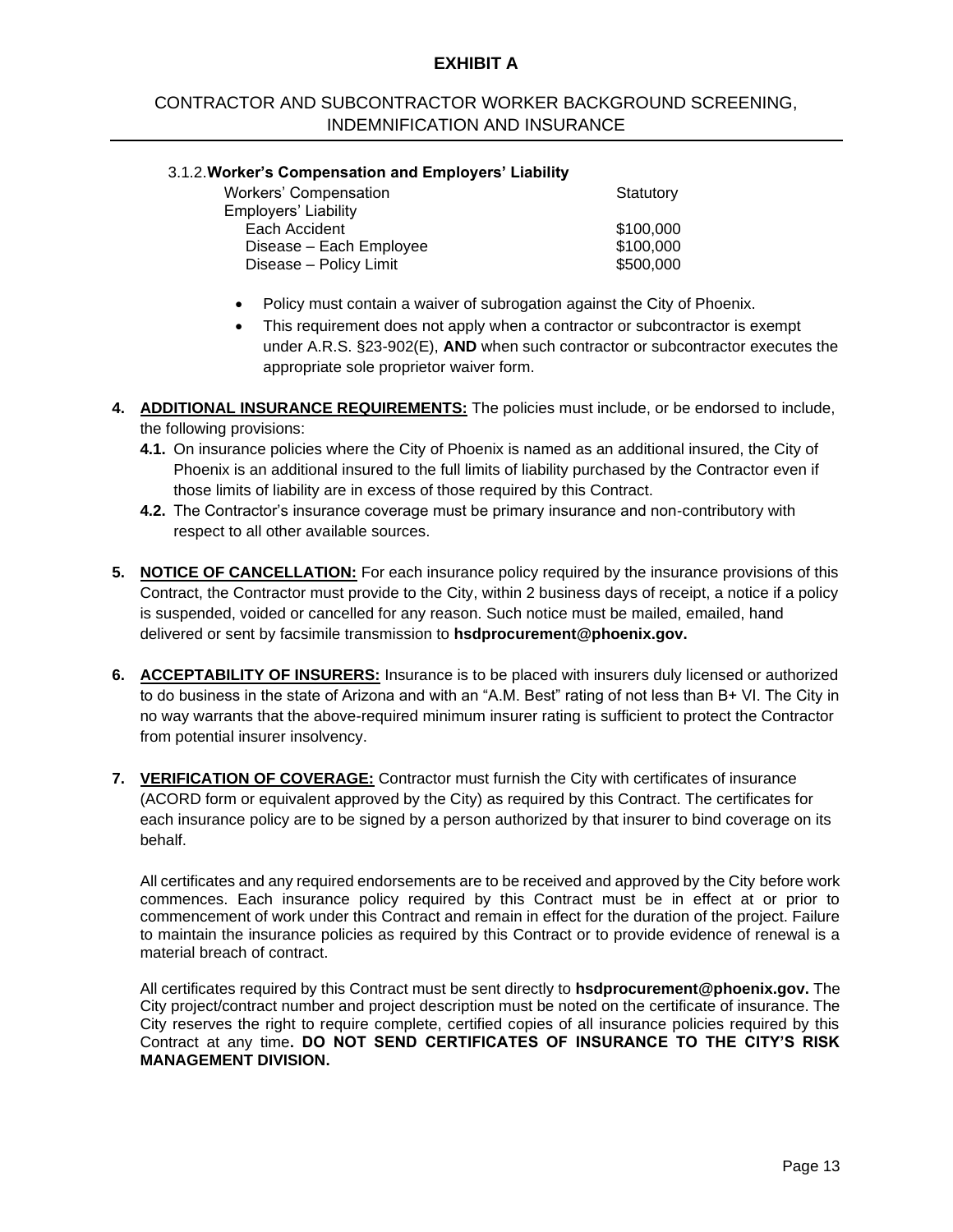## CONTRACTOR AND SUBCONTRACTOR WORKER BACKGROUND SCREENING, INDEMNIFICATION AND INSURANCE

- **8. SUBCONTRACTORS:** Contractors' certificate(s) must include all subcontractors as additional insureds under its policies **or** Contractor must furnish to the City separate certificates and endorsements for each subcontractor. All coverages for subcontractors must be subject to the minimum requirements identified above.
- **9. APPROVAL:** Any modification or variation from the insurance requirements in this Contract must be made by the Law Department, whose decision is final. Such action will not require a formal Contract amendment, but may be made by administrative action.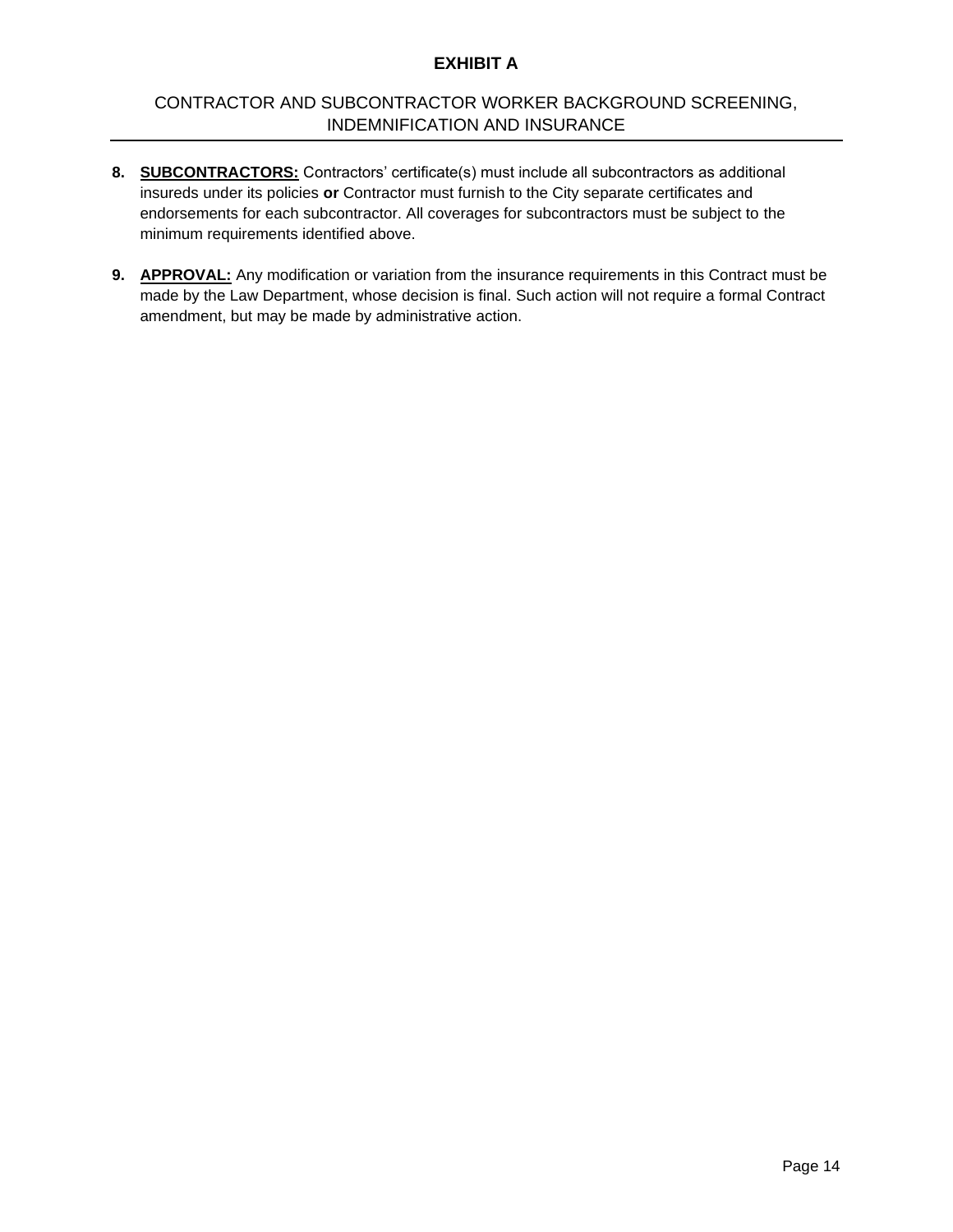| Activities in which insurance is waived       | Activities where insurance is required                                  |
|-----------------------------------------------|-------------------------------------------------------------------------|
|                                               |                                                                         |
| Category I – Sports Management & Instruction  | Category III - Health & Fitness Instructors*                            |
| Category II - Dance Instruction               | Category IV - Performing Arts & Music<br>Instruction*                   |
| Category VI - Instruction Community Education | Category V - Arts & Crafts, Science &<br>Language Instruction*          |
| Category VIII - Miscellaneous Services        | Category VII - Special Event Entertainment<br>& Special Event Services* |

## COMMERCIAL GENERAL LIABILITY INSURANCE REQUIREMENTS

\*Those individual classes marked with an asterisk (\*) on the attached list will require Commercial General Liability insurance. Please consult with the respective department(s) if you have questions whether insurance will be required or waived for your specific contract.

| <b>CATEGORIES</b>                                       |
|---------------------------------------------------------|
| <b>Category I - Sports Management &amp; Instruction</b> |
| Archery                                                 |
| <b>Baseball</b>                                         |
| <b>Basketball</b>                                       |
| <b>Coach Pitch</b>                                      |
| Fencing                                                 |
| <b>Flag Football</b>                                    |
| Gymnastics                                              |
| Hockey                                                  |
| Karate                                                  |
| Pom and Cheer                                           |
| Scorekeeper                                             |
| Soccer                                                  |
| Softball                                                |
| Sports League Manager                                   |
| <b>Sports Officiating</b>                               |
| T-ball                                                  |
| Tennis                                                  |
| Tumbling                                                |
| Volleyball                                              |
| <b>Water Exercise</b>                                   |
| <b>Category II - Dance Instruction</b>                  |
| <b>Ballet</b>                                           |
| Ballroom                                                |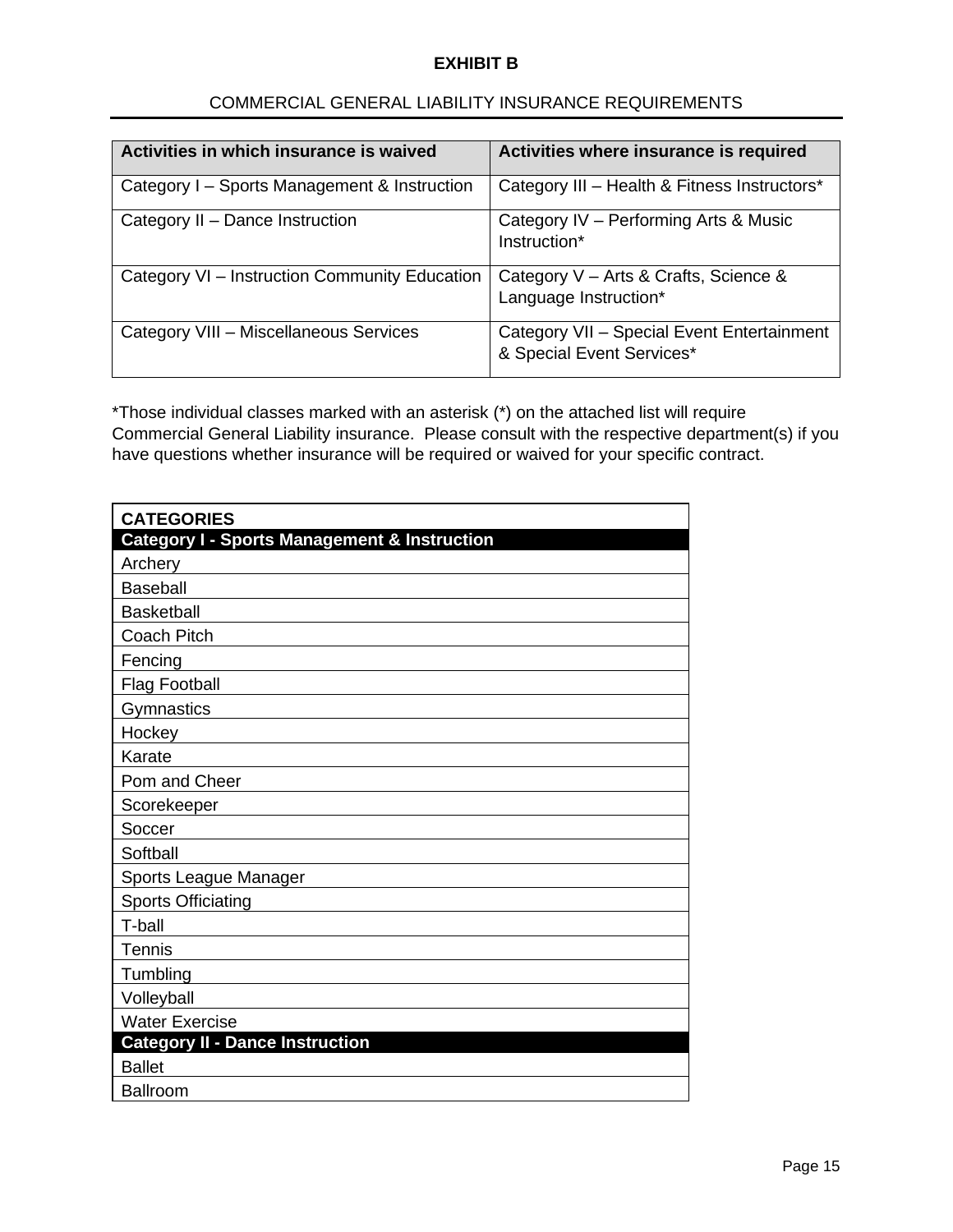## COMMERCIAL GENERAL LIABILITY INSURANCE REQUIREMENTS

| <b>Belly Dancing</b>                                         |
|--------------------------------------------------------------|
| Breakdancing                                                 |
| <b>Chinese Cultural Dance</b>                                |
| Clogging                                                     |
| Folkloric                                                    |
| Hip Hop                                                      |
| Jazz                                                         |
| Line Dance                                                   |
| Salsa                                                        |
| <b>Swing Dance</b>                                           |
| Tap                                                          |
| <b>Category III - Health &amp; Fitness Instructors</b>       |
| Aerobics*                                                    |
| Aromatherapy                                                 |
| Boot Camp*                                                   |
| Cardio/Circuit*                                              |
| Chair Exercise*                                              |
| Group Fitness*                                               |
| Jujitsu*                                                     |
| Meditation                                                   |
| <b>Natural Health Instruction</b>                            |
| Nutrition/Wellness                                           |
| Pilates*                                                     |
| Qigong*                                                      |
| Stretch/Flexing                                              |
| Reflexology*                                                 |
| Self-Improvement                                             |
| Taekwondo*                                                   |
| Tai Chi*                                                     |
| <b>Weight Loss</b>                                           |
| Weight Training*                                             |
| Yoga*                                                        |
| Zumba*                                                       |
| <b>Category IV - Performing Arts &amp; Music Instruction</b> |
| Acting/Theatre                                               |
| <b>Brass Instruments</b>                                     |
| Cinema                                                       |
| Drumming* involving sticks                                   |
| Film/Video Production                                        |
| Guitar                                                       |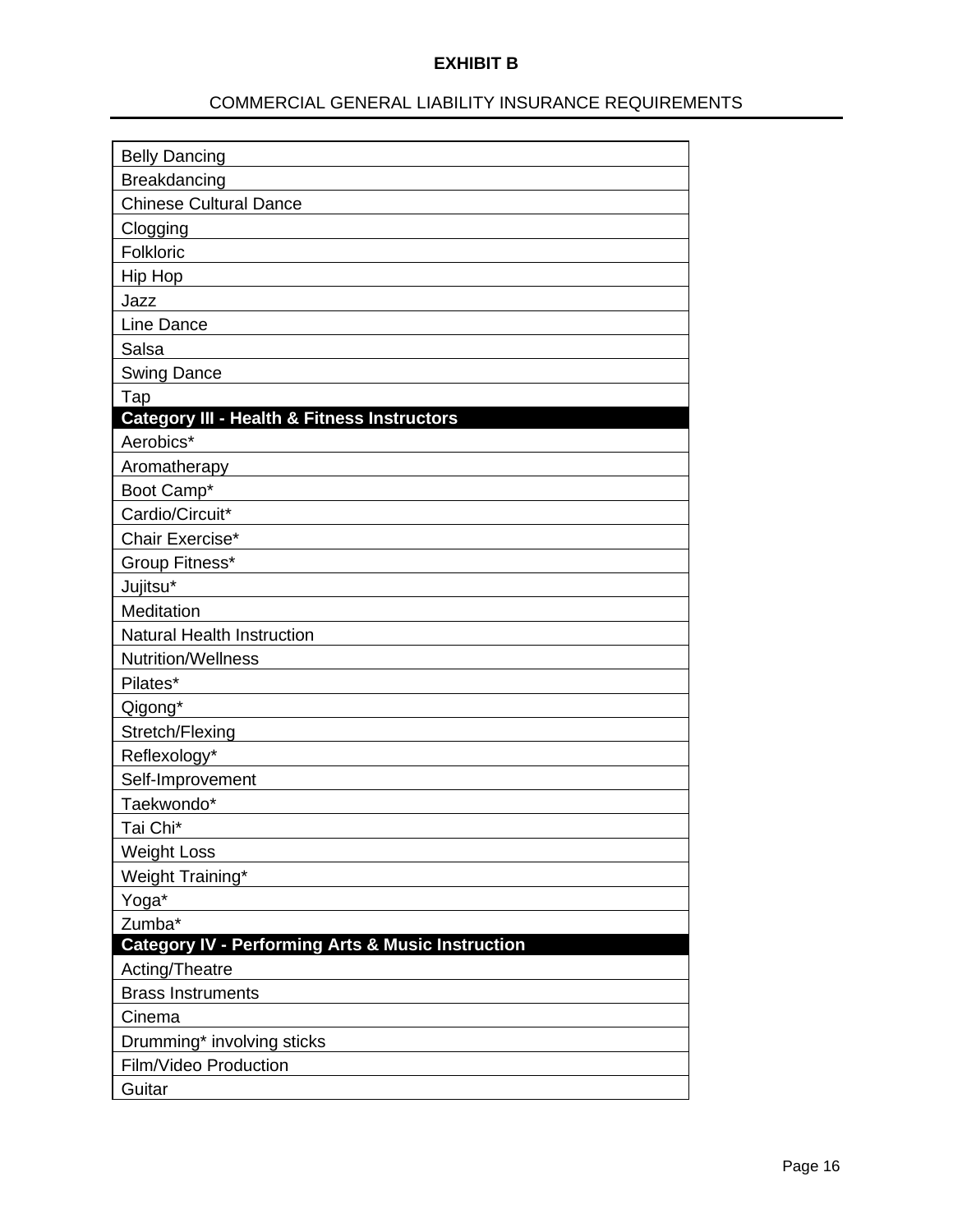## COMMERCIAL GENERAL LIABILITY INSURANCE REQUIREMENTS

| Keyboarding                                                         |
|---------------------------------------------------------------------|
| Poetry                                                              |
| Piano                                                               |
| Sing Along                                                          |
| <b>Wind Instruments</b>                                             |
| Category V - Arts & Crafts, Science & Language Instruction          |
| Archaeology                                                         |
| Art                                                                 |
| <b>Art Appreciation</b>                                             |
| <b>Beading</b>                                                      |
| Ceramics* if student is required operate kiln                       |
| Chinese                                                             |
| Clay, Hand Building* if wheel or kiln is involved only              |
| <b>Computer Instruction/Tech Support</b>                            |
| Crafts                                                              |
| <b>Creative Writing</b>                                             |
| Crocheting                                                          |
| Drawing                                                             |
| English As a Second Language                                        |
| Genealogy                                                           |
| <b>Jewelry Making</b>                                               |
| Knitting                                                            |
| Painting                                                            |
| Photography                                                         |
| Sewing                                                              |
| Spanish                                                             |
| <b>Category VI - Instruction Community Education</b>                |
| <b>Financial Education</b>                                          |
| <b>Resume Writing</b>                                               |
| Toddler                                                             |
| <b>Writing Skills Instruction</b>                                   |
| Category VII - Special Event Entertainment & Special Event Services |
| <b>Accordion Music</b>                                              |
| African Drumming                                                    |
| Balloon Artists* for events involving children                      |
| <b>Band</b>                                                         |
| <b>Carnival Games</b>                                               |
| Chinese Cultural Dance*                                             |
| Clowns/Clowning*for events involving children                       |
| Comedian                                                            |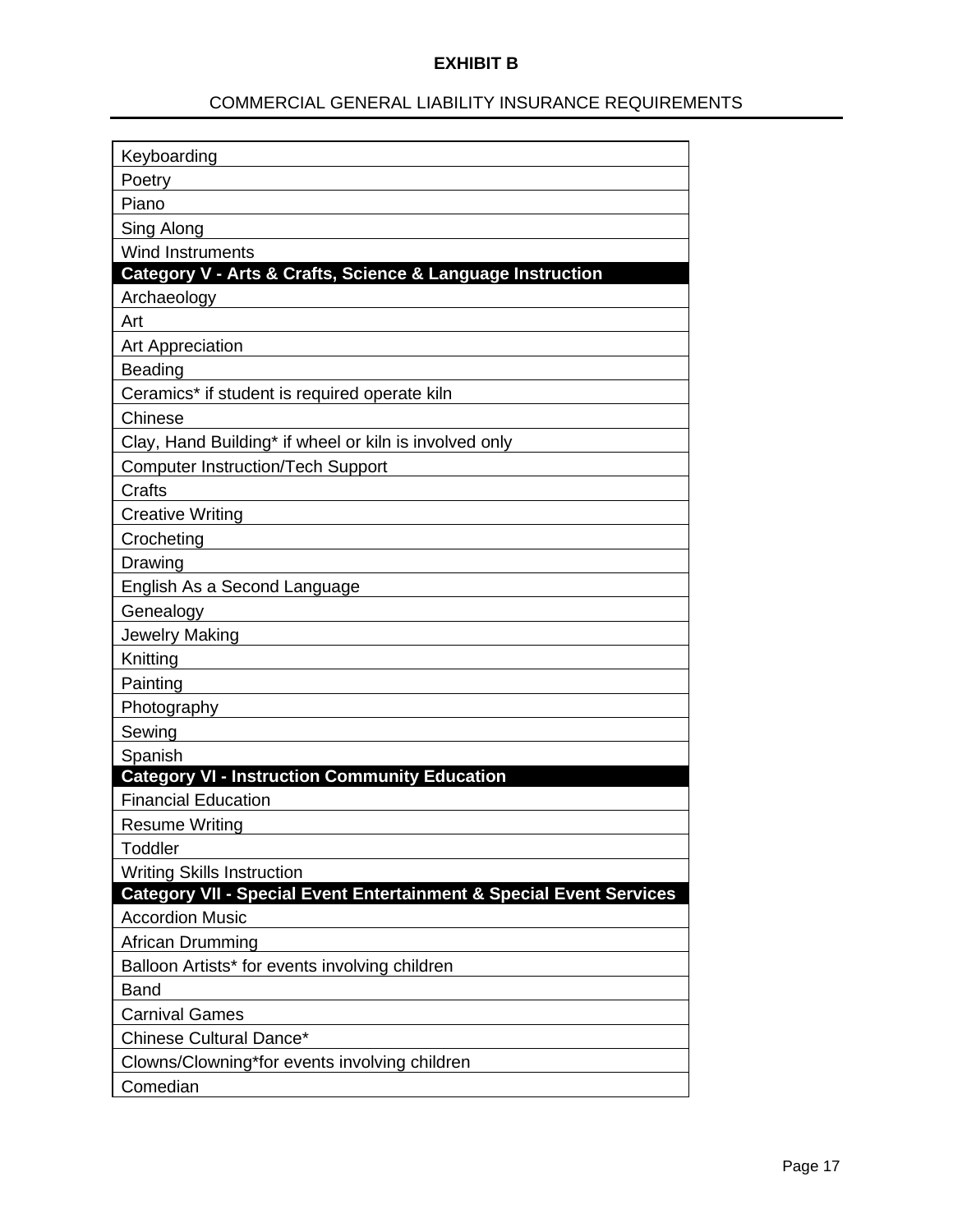## COMMERCIAL GENERAL LIABILITY INSURANCE REQUIREMENTS

| DJ/Emcee                                      |
|-----------------------------------------------|
| <b>Face Painting</b>                          |
| Hawaiian Luau                                 |
| Impersonator                                  |
| Karaoke                                       |
| <b>Keyboard Player</b>                        |
| Magician                                      |
| Mariachi                                      |
| Mexican Folklorico Dance*                     |
| Polka Music                                   |
| Polynesian Dance Performers*                  |
| Salsa Dance Performers*                       |
| <b>Special Event Support</b>                  |
| Steel Drum Performers*                        |
| Storyteller                                   |
| Theatre                                       |
| Vocalist                                      |
| <b>Category VIII - Miscellaneous Services</b> |
| Gong                                          |
| <b>Music Tribute Show</b>                     |
| <b>Outdoor Movie Night</b>                    |
| <b>Projector Rental</b>                       |
| <b>Audio Rental</b>                           |
| Professional Phone Etiquette and Technique    |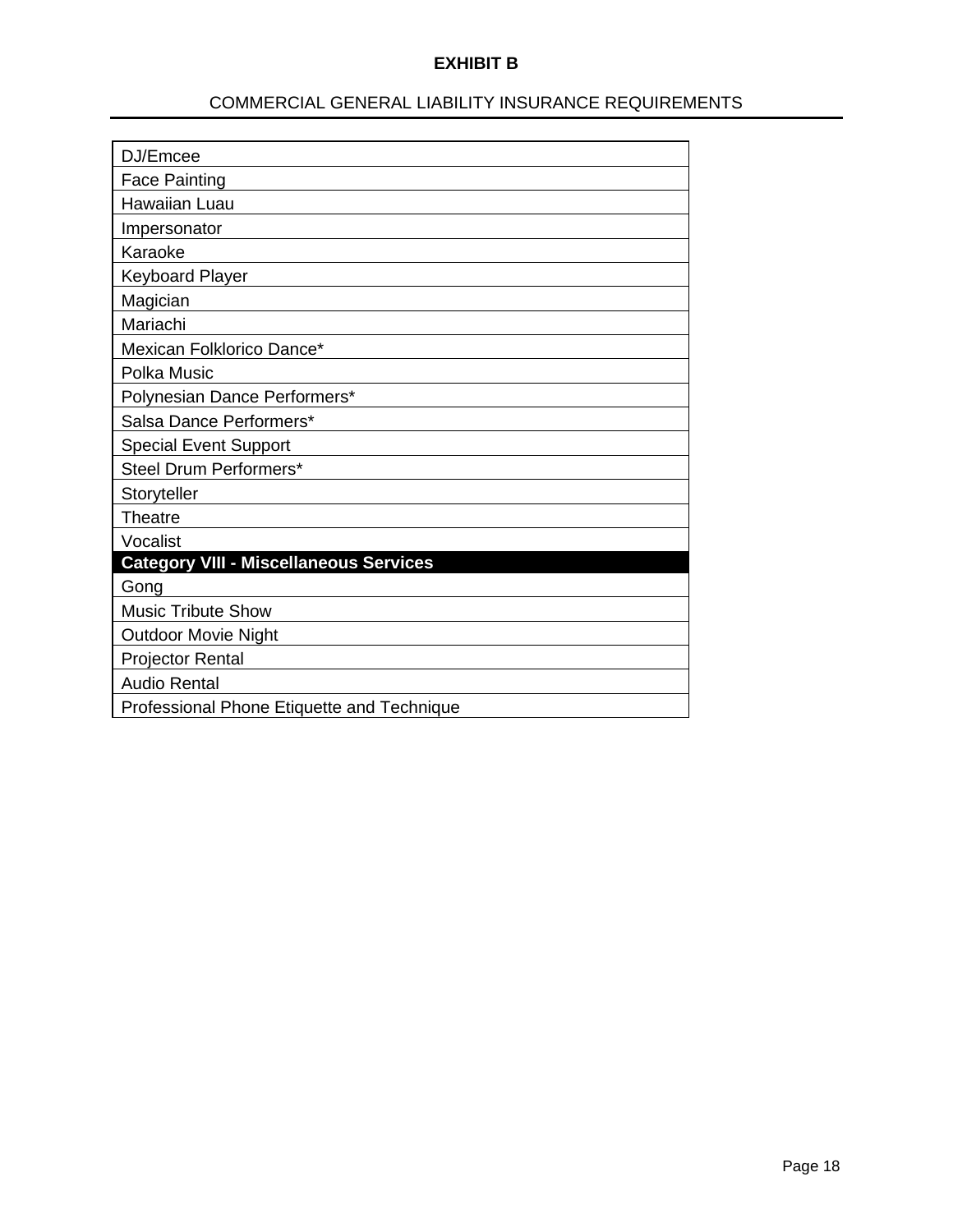

## **RECREATIONAL SERVICES INVOICE TEMPLATE**

[Attached on the following page.]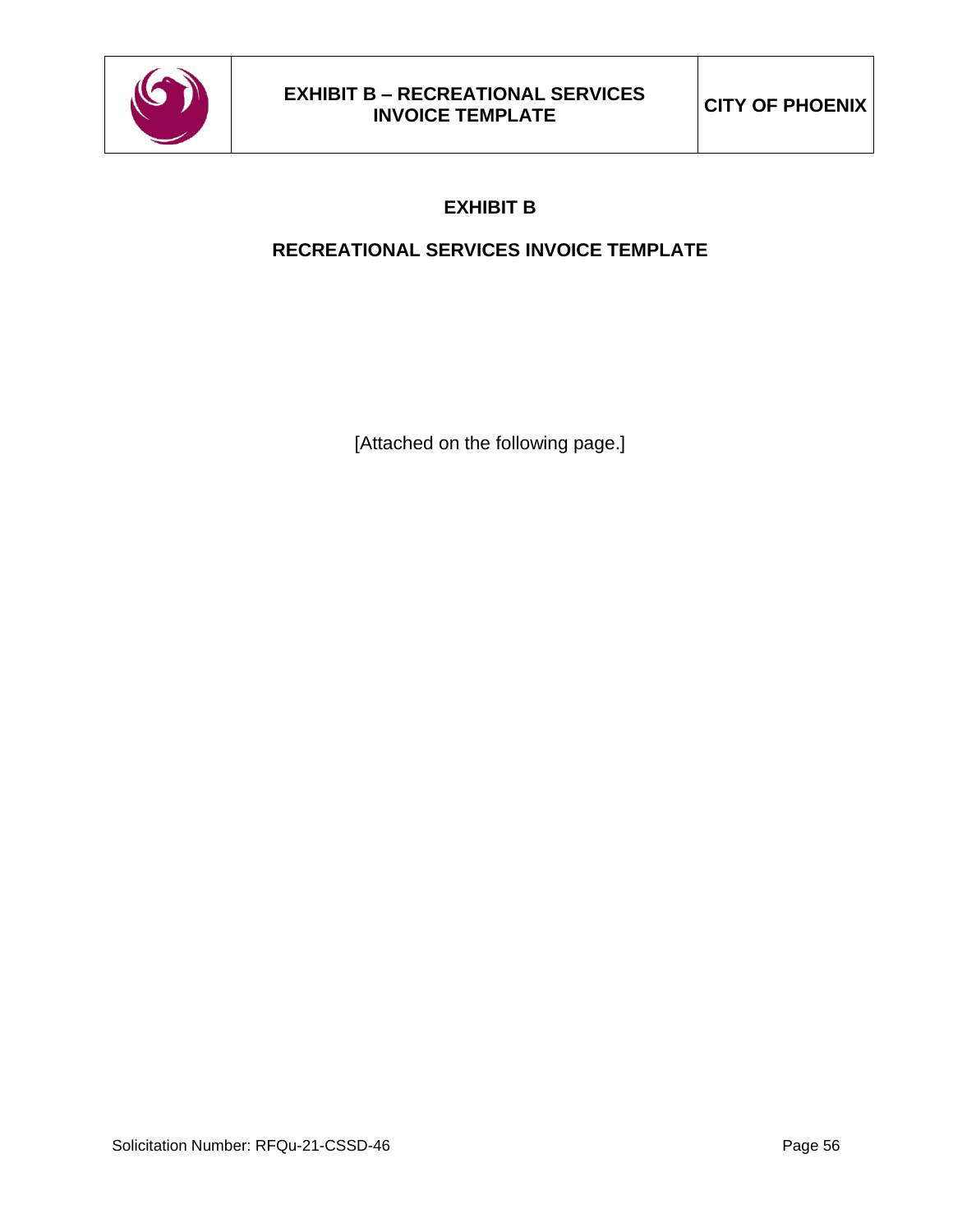# INVOICE

|                                                                                                                                                                                                                    |                               | Invoice Number: ______________________                                                                    |                                |                          |  |
|--------------------------------------------------------------------------------------------------------------------------------------------------------------------------------------------------------------------|-------------------------------|-----------------------------------------------------------------------------------------------------------|--------------------------------|--------------------------|--|
| Print your name and address as it appears in your contract.<br>Checks will be made payable to the name listed on the contract<br>only.<br>City: ____________State: _______ Zip Code: __________<br><b>BILL TO:</b> |                               | For Office Use Only:<br>City of Phoenix Human Services Department, Community and Senior Services Division |                                |                          |  |
|                                                                                                                                                                                                                    |                               |                                                                                                           |                                |                          |  |
|                                                                                                                                                                                                                    |                               |                                                                                                           |                                |                          |  |
| <b>SERVICE DATE</b>                                                                                                                                                                                                | <b>DESCRIPTION OF SERVICE</b> | <b>HOURS OF SERVICE</b>                                                                                   | <b>COST PER HOUR</b>           | <b>TOTAL</b>             |  |
| $\frac{\frac{1}{2}}{1-\frac{1}{2}}$                                                                                                                                                                                |                               | $\frac{1}{\sqrt{2\pi}}$ am/pm) to $\frac{1}{\sqrt{2\pi}}$ (am/pm)<br>__________ total hours of service    | \$<br>(per contract)           | $\frac{1}{2}$            |  |
| $\frac{1}{\sqrt{2}}$                                                                                                                                                                                               |                               | $\frac{1}{\sqrt{2\pi}}$ am/pm) to $\frac{1}{\sqrt{2\pi}}$ (am/pm)<br>_________ total hours of service     | $\mathbb{S}$<br>(per contract) | $\frac{1}{2}$            |  |
| $\frac{1}{\sqrt{1-\frac{1}{2}}}$                                                                                                                                                                                   |                               | $\frac{1}{\text{mm}}$ am/pm) to $\frac{1}{\text{mm}}$ (am/pm)<br>total hours of service                   | s<br>(per contract)            |                          |  |
| $\frac{\ }{\ }$ / $\frac{\ }{\ }$ / $\frac{\ }{\ }$                                                                                                                                                                |                               | $\frac{1}{\sqrt{2}}$ am/pm) to $\frac{1}{\sqrt{2}}$ (am/pm)<br>total hours of service                     | \$<br>(per contract)           | $\frac{1}{2}$            |  |
| $\frac{1}{\sqrt{2}}$                                                                                                                                                                                               |                               | $am/pm)$ to $(am/pm)$<br>total hours of service                                                           | \$<br>(per contract)           | \$                       |  |
|                                                                                                                                                                                                                    |                               |                                                                                                           |                                | <b>TOTAL COST</b><br>$$$ |  |

| <b>STAMP: For Office Use Only:</b> | Vendor Signature |  |
|------------------------------------|------------------|--|
|                                    |                  |  |
|                                    |                  |  |
|                                    |                  |  |

Vendor Signature: \_\_\_\_\_\_\_\_\_\_\_\_\_\_\_\_\_\_\_\_\_\_Date: \_\_\_\_\_\_\_\_\_\_\_\_